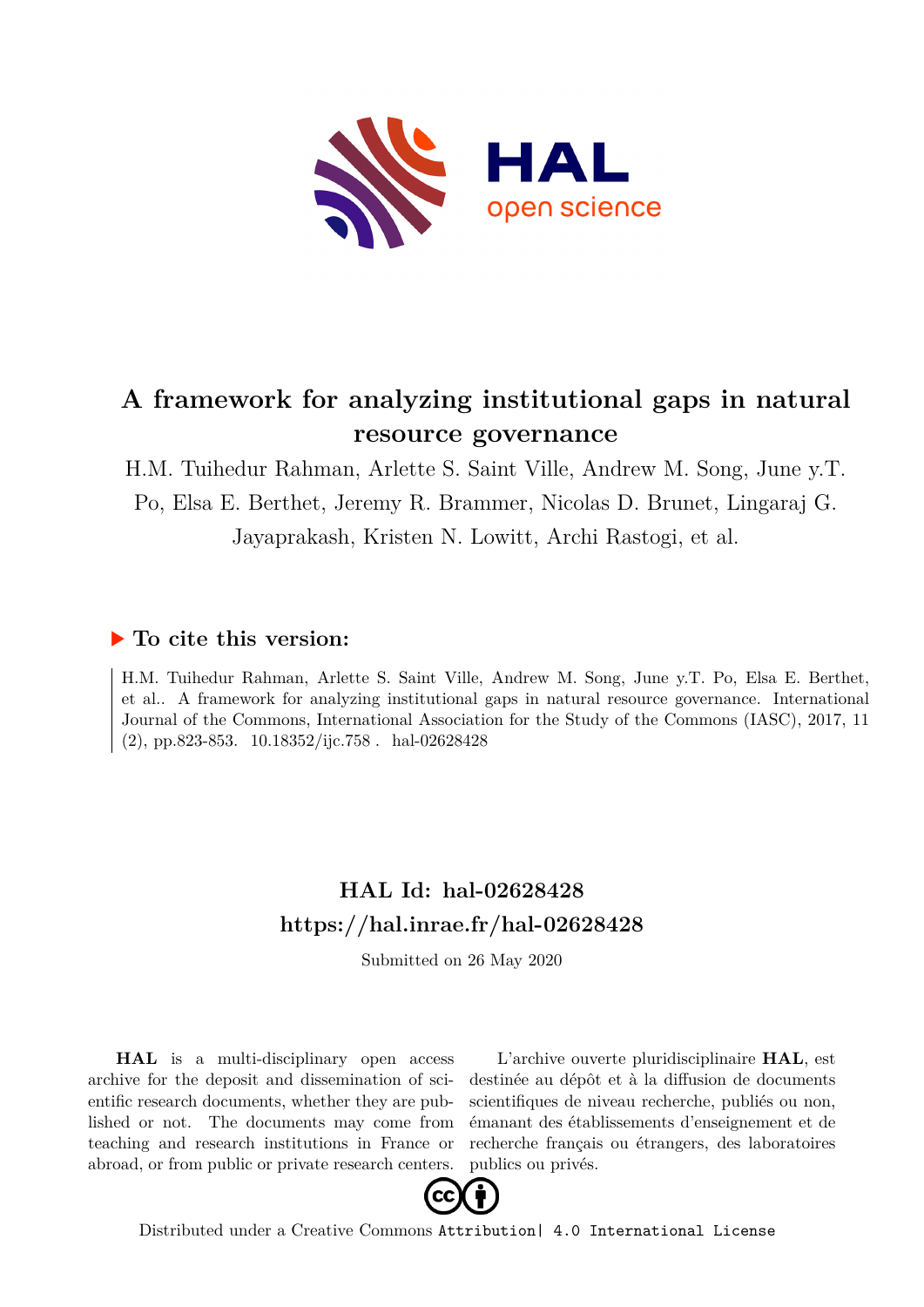International Journal of the Commons Vol. 11, no 2 2017, pp. 823–853 Publisher: Uopen Journals URL[:http://www.thecommonsjournal.org](http://www.thecommonsjournal.org) [DOI: 10.18352/ijc.758](http://doi.org/10.18352/ijc.758) Copyright: content is licensed under a Creative Commons Attribution 3.0 License ISSN: 1875-0281

# A framework for analyzing institutional gaps in natural resource governance

H.M. Tuihedur Rahman Department of Natural Resource Sciences, McGill University, Canada [hm.rahman@mail.mcgill.ca](mailto:hm.rahman%40mail.mcgill.ca)

Arlette S. Saint Ville Department of Natural Resource Sciences, McGill University, Canada

Andrew M. Song Department of Natural Resource Sciences, McGill University, Canada; ARC Centre of Excellence for Coral Reef Studies, James Cook University, Australia

June Y.T. Po Department of Natural Resource Sciences, McGill University, Canada

Elsa Berthet Department of Natural Resource Sciences, McGill University, Canada; UMR SADAPT, INRA, AgroParisTech, Paris-Saclay University, France

Jeremy R. Brammer Department of Natural Resource Sciences, McGill University, Canada

Nicolas D. Brunet Department of Natural Resource Sciences, McGill University, Canada; School of Environmental Design and Rural Development, University of Guelph, Canada

Lingaraj G. Jayaprakash Department of Natural Resource Sciences, McGill University, Canada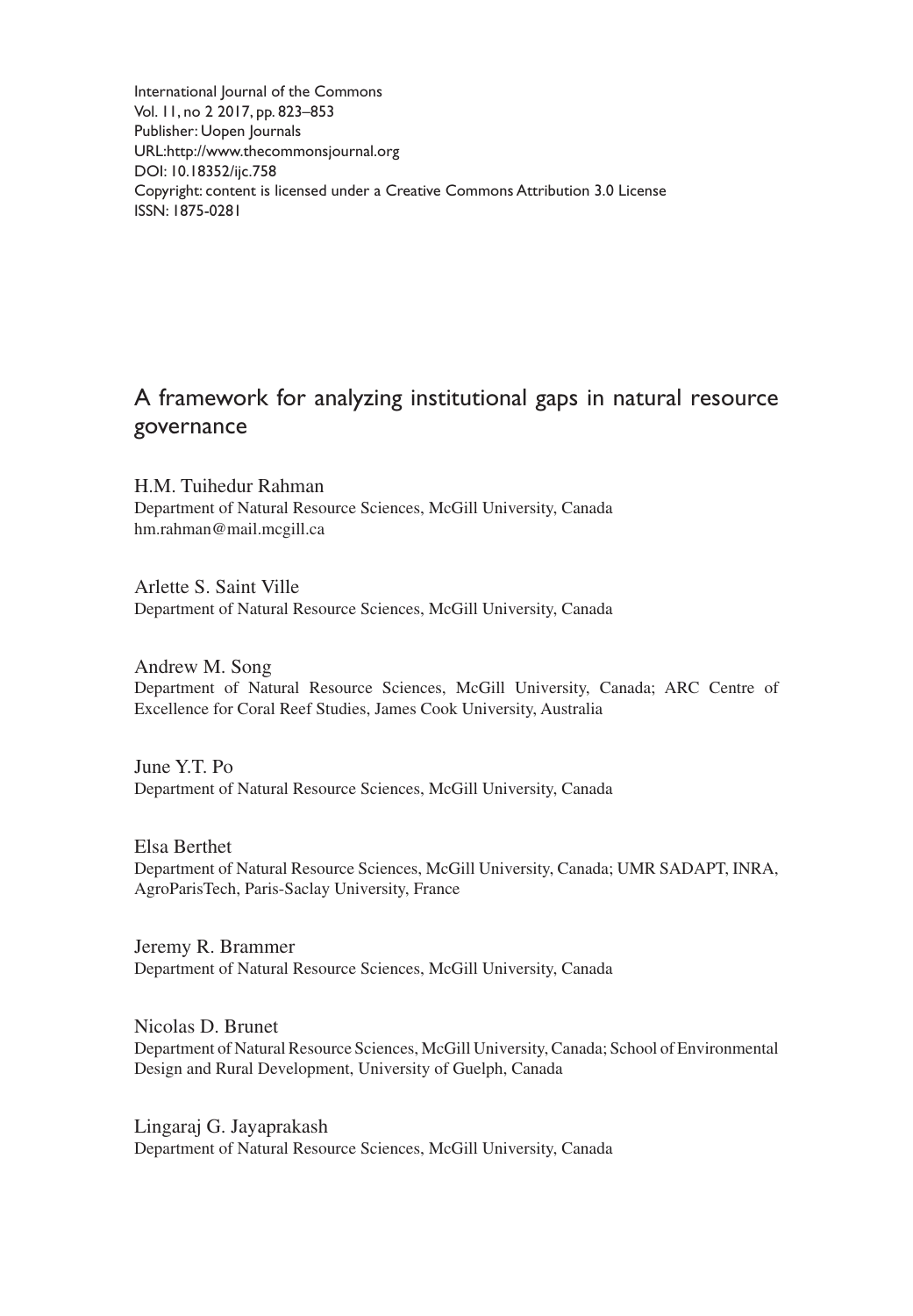#### Kristen N. Lowitt Department of Natural Resource Sciences, McGill University, Canada

Archi Rastogi Department of Natural Resource Sciences, McGill University, Canada; Universalia Management Group, Montreal, Canada

Graeme Reed Department of Natural Resource Sciences, McGill University, Canada

Gordon M. Hickey Department of Natural Resource Sciences, McGill University, Canada

**Abstract:** In this paper, we present the Inter-Institutional Gap (IIG) framework as a novel approach to conceptualizing the often-overlooked interconnectivity of different rule-levels between formal and informal institutions in a natural resource system. This framework goes beyond the existing concepts of legal pluralism, institutional void, structural hole, and cultural mismatch, each of which offer valuable insights to particular gaps between formal and informal institutions, but do not sufficiently address the interaction at every rule level (i.e. constitutional choice, collective choice and operational choice rules). In order to demonstrate the potential of our framework for better understanding the underlying causes of inter-institutional gaps, we apply it to four case studies that encompass diverse geographical locations, governance levels, and social-ecological systems. Results reveal that institutional gaps tend to exist when there are unintended, unforeseen or hidden gaps between the different rule levels operating among the different institutions involved in governing a single resource system. More specifically we observe that: (i) inter-institutional gaps are co-existing, therefore if a certain gap is identified, other gaps may be expected; (ii) certain gaps may reveal latent gaps; and (iii) intermediaries may be key to addressing inter-institutional gaps. In many cases, sustainable natural resource management and regulation cannot be achieved without directly addressing the inter-institutional gaps that exist between formal and informal institutions operating in the same resource system. The framework facilitates analysis and understanding of multi-level governance structures in pursuit of addressing complex natural resource management issues.

**Keywords:** Collaboration, governance systems, public policy, rules-in-use, sustainable development, top-down approaches.

**Acknowledgements:** The collaborative writing process was supported with a seed grant by the Quebec Center for Biodiversity Science (QCBS). Research activities were carried out with the financial support of the Social Sciences and Humanities Research Council (SSHRC) of Canada (JYTP, AMS), Fonds de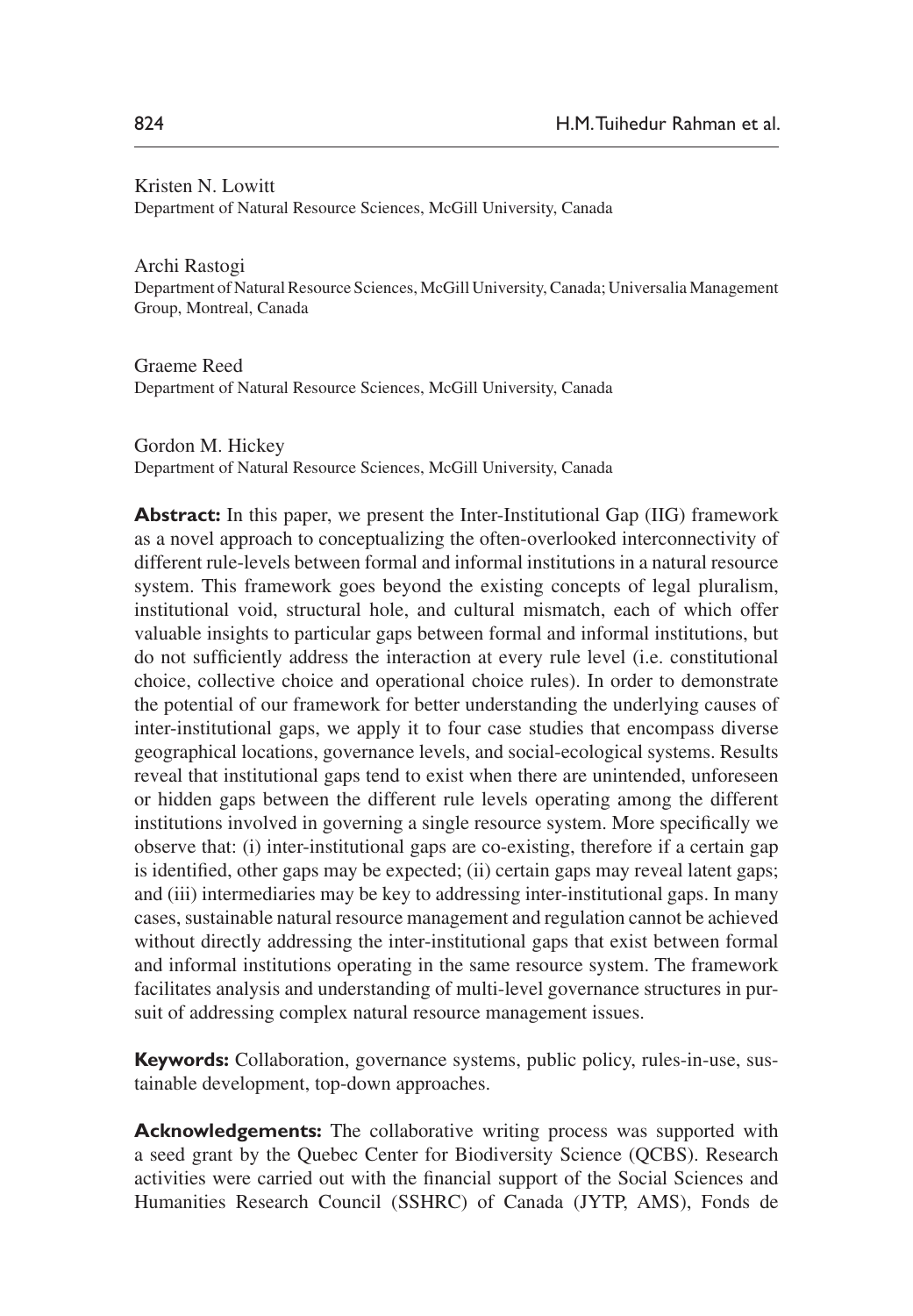recherche sur la société et la culture (FQRSC) (grant 138254) (AR, GMH), Fonds de recherche sur la société et la culture (FQRSC) (NDB), Sustainable Agriculture Scholarship, McGill University (ASSV), NSERC Northern Research Chairs program, Canadian Polar Commission – Northern Scientific Training Program (NDB), IPCC and Prince Albert II of Monaco Foundation Scholarship (HMTR), and the William Dawson Scholar Award of McGill University (GMH).

# 1. Introduction

Natural resource governance in coupled social and ecological systems often involves multi-level interactions between formal and informal institutions based on agreed-upon rules (Cash et al. 2006; Poteete 2012). When such interactions are absent or there are insufficient rules, disparity and incoherence can arise between institutions managing the same resource, potentially posing a challenge to sustainable natural resource governance (Acheson 2006; Rahman et al. 2012). Such challenges, if unnoticed or not adequately addressed, can lead to conflict and degradation of natural resources as well as undesired outcomes for the stakeholders involved (Berkes 2002; Rastogi 2014). In this paper, we refer to the absence of rule-based interactions as 'inter-institutional gaps'. These inter-institutional gaps can reveal a lack of productive collaboration between stakeholders, undermining the potential for collaboration, and ultimately, sustainable resource management (Sokile et al. 2003). While we know these inter-institutional gaps are widely encountered in the literature (Drèze and Sen 2002; Poteete 2012), to our knowledge, a systematic framework to analyze, understand and identify such gaps is lacking.

Institutions involved in natural resource management are typically divided into two categories: 'formal' and 'informal' (North 1991; Grigsby 2002). North (1991) defined 'formal' as a de jure body of rulemaking and enforcement in a hierarchical organizational structure, accompanied by codified norms of behavior and bureaucratic polity. In contrast, 'informal' refers to a rule system that largely lacks such official codification, and thus typically comprises habitual, verbalized, or customary rules, and conducts, which function as the *de facto* rulemaking and enforcement body. Conflict has been commonly observed both in the form of the informal practices of local communities being negatively and substantially impacted by centralized (often post-colonial) formal regimes (North 1991; Grigsby 2002), as well as resistance by communities and their associated informal institutions to government policy (Young 2006). Despite the intrinsic differences that often challenge collaborative interactions between these institutions, existing natural resource management research shows that such interactions are crucial to promoting the long-term sustainable use of natural resources and the adaptive capacity of resource users across scales and levels (Dietz et al. 2003; Cash et al. 2006). Gibson et al. (2000) and Cash et al. (2006, 2) define scale as 'the spatial, temporal, quantitative, or analytical dimensions used to measure and study any phenomenon, and levels as the unit of analysis that are located at different posi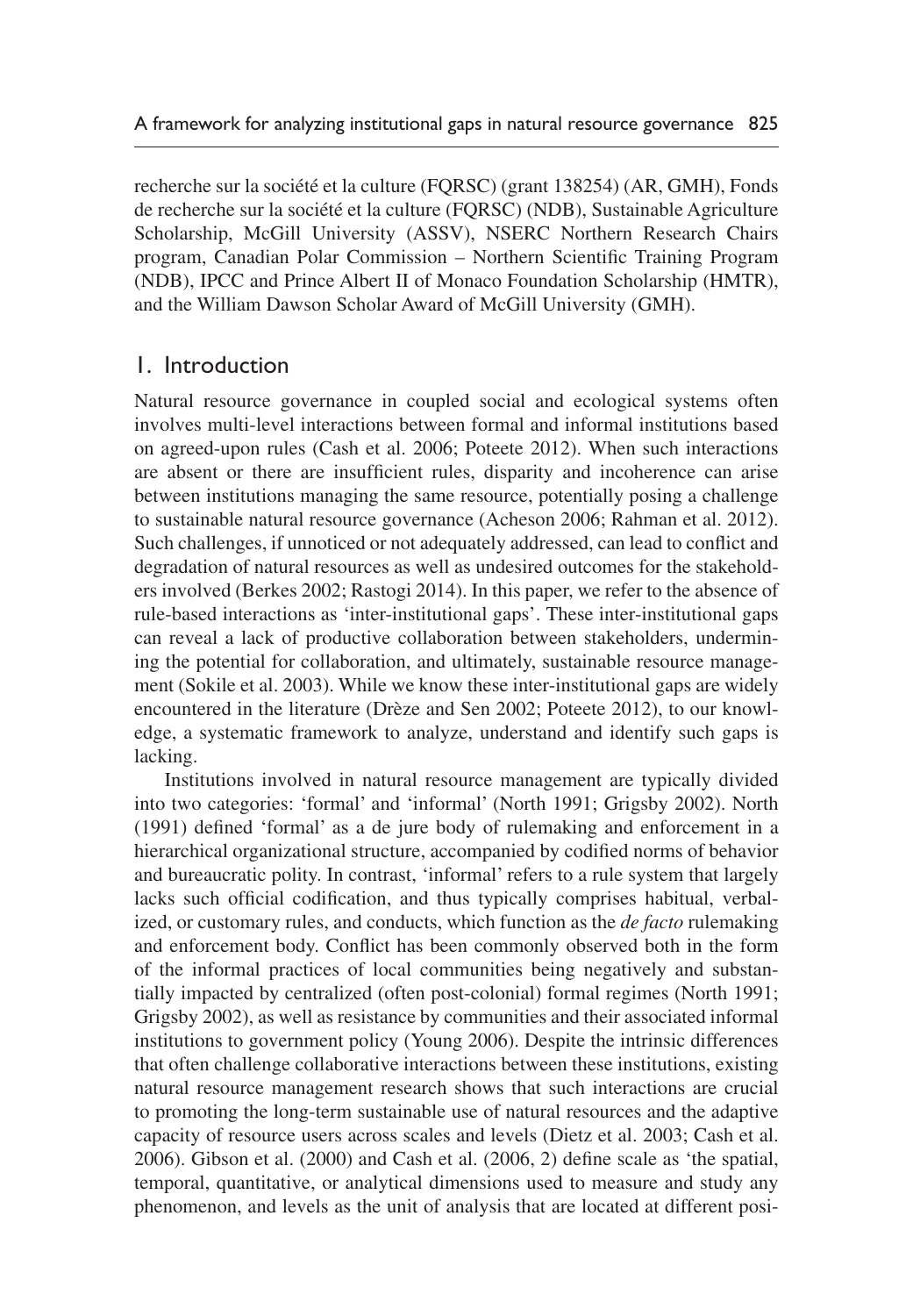tions on a scale'. This paper presents an analytical framework designed to better understand the rule-level interactions between formal and informal institutions in natural resource management.

## 2. Background

North's (1991) widely-used definition of formal and informal institutions recognizes their foundational differences in the areas of rule-making and enforcement (Grigsby 2002); however, efforts to diagnose inter-institutional gaps have not adequately addressed the missing or insufficient interactions between the institutions. Since rules are the prerequisites for enforcement, it is for this reason we use rule-making as a novel entry point into better understanding inter-institutional gaps. Our approach draws on Ostrom et al. (1994)'s multi-level rule hierarchy described in the Institutional Analysis and Development (IAD) framework and subsequently the Social Ecological Systems (SES) framework (Ostrom 2007, 2009). Both these frameworks suggest that institutions are arranged into three layers of 'rules-in-use' (hereafter called rule levels): operational choice, collective choice, and constitutional choice rules (McGinnis and Ostrom 2014). This hierarchy of rules-in-use has been applied to analyzing common-pool resource issues across numerous case studies and has consistently demonstrated linkages between insufficient inter-institutional interactions and resource management failures (Imperial 1999; Agrawal 2001; Agrawal and Ostrom 2001; Carlsson and Berkes 2005; Gibson 2005).

By integrating formal and informal institutions and their corresponding rule levels that govern actions into a matrix, we present an analytical framework embedded within the broader SES framework to better capture the interplay between formal and informal institutions (Pahl-Wostl 2009; Garmestani and Benson 2013; Epstein et al. 2015). Notably, some recent initiatives have been undertaken to make the SES framework more compatible with other natural resource based approaches, such as the ecosystem service framework and telecoupled environmental governance (Challies et al. 2014; Partelow and Winkler 2016). While the purpose of these initiatives is to situate governance mechanisms in resource management frameworks within the broader social-ecological systems concept (Ban et al. 2015), the objective of the IIG framework is to facilitate the analysis of multi-level governance mechanisms, a missing component in the previous initiatives. More specifically, we aim to contribute to an enhanced understanding of the 'action situation' of institutional analysis, widely considered the 'black box' of natural resource management policy decisions (Ostrom 2011). According to the SES framework, an action situation is the domain in which resource users and governing actors come to interact (Ostrom 2011). Here, we recognize that the analysis of any action situation requires that it be grounded in a consideration of historic and place-specific cultural and political contingences (Cote and Nightingale 2012). We subsequently employ Ostrom's rule hierarchy in the IIG framework in an effort to provide a lens for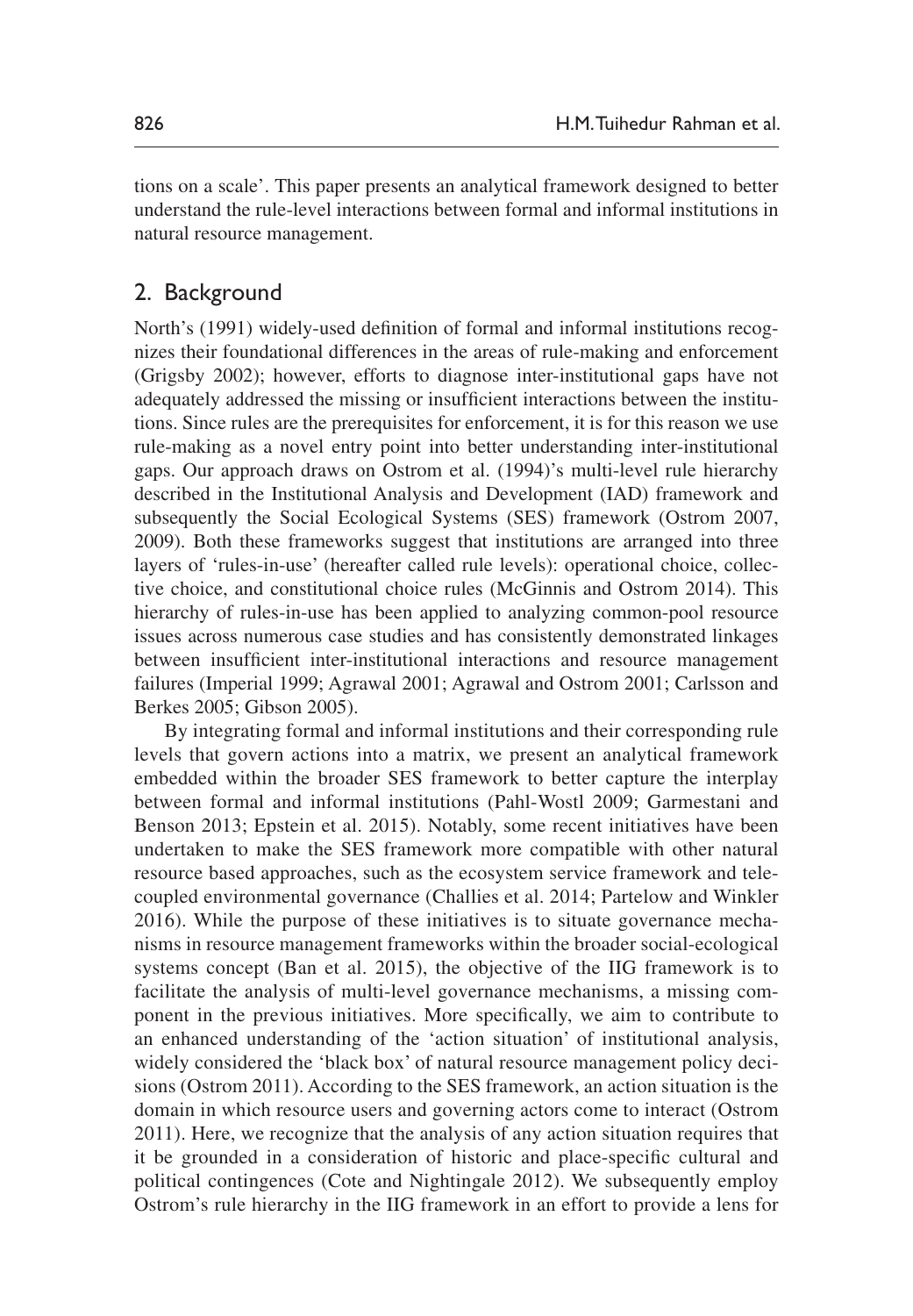inter-institutional analysis that is applicable to action situations cross-culturally (Anderies et al. 2004; Ostrom 2010). However, in analyzing action situations, Ostrom's SES framework has been critiqued for not sufficiently considering processes of social and political change (Cote and Nightingale 2012). As we situate the IIG framework within Ostrom's SES framework, we realize that it inherits this limitation.

In what follows, we conceptualize the often overlooked interconnectivity of rule-level changes between social actors and groups and across their multiple sets of rules. To achieve this we identify the 'inter-institutional gap' (IIG) that occurs when there is *an absence of agreed upon 'rules of the game' between autonomous institutional regimes in a social-ecological system*. The IIG framework analytically combines the existing concepts of legal pluralism, institutional void, structural hole, and cultural mismatch, and in so doing addresses the limitations of these concepts, each of which offers only partial, albeit valuable, insights to particular gaps between formal and informal institutions. IIG addresses these shortcomings by accounting for the interactions between formal and informal at every rule level We then demonstrate the potential of our framework by applying it to four case studies of common property resources that span diverse geographical locations, governance levels, and social-ecological systems: (1) coastal fishery management in South Korea; (2) forest resource management in Bangladesh; (3) tiger conservation in India; and (4) wildlife management with Indigenous communities in Canada. We conclude by discussing within- and cross-case insights to critically reflect on the overall strengths and limitations of the IIG framework, suggesting theoretical directions for future research.

# 3. Challenges raised by institutional diversity for natural resource management

## **3.1. Three levels of rules-in-use within institutions**

Ostrom et al. (1994) proposed that all institutions are arranged in three levels of rules including operational choice, collective choice, and constitutional choice. Operational choice rules are the day-to-day decision making rules, which determine the actions of different institutional actors in a system. They are devised under the guidance of collective choice rules (Ostrom 2011; Mincey et al. 2013). Collective choice rules structure institutional arrangements for rule enforcement. Thus, a difference between operational choice and collective choice rules involves practicing a right and determining the right to be practiced (Ostrom and Schlager 1996). These rules are, in turn, formulated under the conditions that constitutional choice rules set (Ostrom 2011; Carlsson and Berkes 2005). Constitutional choice rules are the highest level of the rule hierarchy, determining who will take part in collective choice decision-making processes (Ostrom et al. 1994). While rule making at the operational and collective choice levels is an ongoing, and more fluid process, at the constitutional choice level there is "less fluid decision making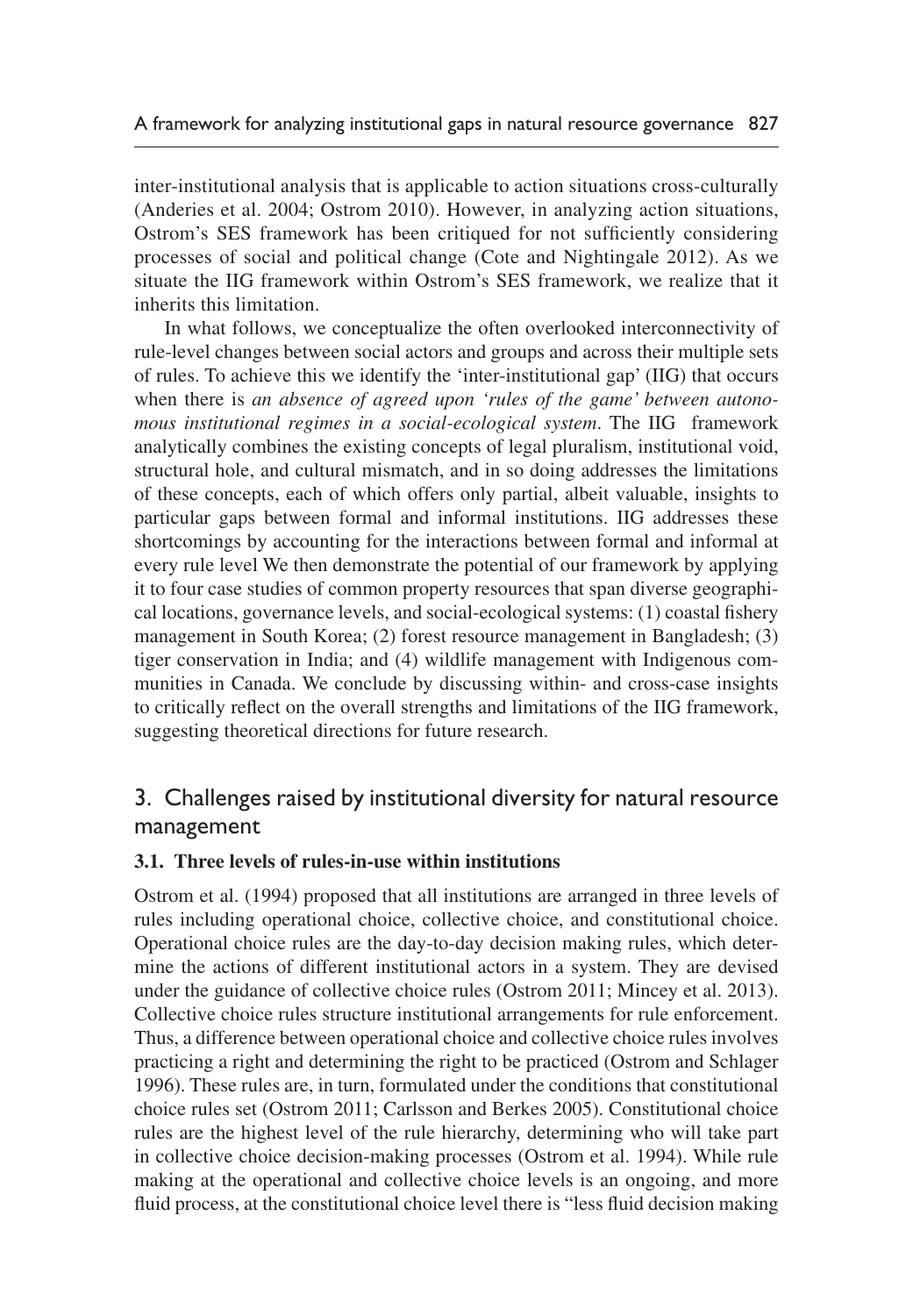arrangements" (Ostrom 2011, 18). This means operational and collective choice rules are subordinate to constitutional choice rules. The three levels of rules-inuse are nested, reflecting the dynamic nature of rule-making and its influences on resource sharing, as well as the need for communication and interaction between the multiple actors involved, such as resource-users, managers and stakeholders (Ostrom 2010).

Ostrom et al. (1994) define action as the moves or decisions taken by a 'player in the game'. As Kiser and Ostrom (2000) illustrate, an action in a tennis game would include either defending the baseline or charging the net. Actions are guided by rules, and actions without any legal guidance is considered a violation of rules (Kiser and Ostrom 2000). Importantly, actions at each level are guided by the corresponding rule levels (e.g. operational actions are guided by operational choice rules) (Schlager and Ostrom 1992). In this paper we characterize nonconstitutional actions as those guided by both operational and collective choice rules. Operational actions involve decisions where 'individuals are authorized to take a wide variety of actions at this level without prior arrangements with other individuals' (76) and collective choice actions involve decisions that are taken 'to determine, enforce, continue or alter action authorized within institutional arrangements' (76). Further, constitutional actions are guided by "rules governing future collective decisions to authorize action" (Kiser and Ostrom 2000) (see also Annex 1).

To characterize common-pool resource rule systems, Ostrom et al. (1961) and Ostrom (1990) suggested the idea of nested enterprises, arguing that every level of institution should possess some degree of rule-devising autonomy in order to integrate temporally and spatially generated knowledge. Heltberg (2002) further noted that without such rule-making autonomy, there is often a lack of coherence between different rule levels leading to potential governance failures. However, such autonomy requires mutual recognition, reciprocity, and linkages between formal and informal institutions, which have generally not surfaced in most existing top-down natural resource management systems (Sandberg 2007).

#### **3.2. Relevant perspectives on institutional mismatches**

Various attempts have been made to conceptualize and address the governance challenges raised by inter-institutional gaps and mismatches, most notably the concepts of legal pluralism, institutional void, structural hole, and cultural mismatch. Table 1 summarizes the main characteristics of these concepts. Potential causes of conflicts related to institutional diversity are further discussed below.

#### **3.2.1. Legal pluralism**

Legal pluralism problematizes the co-existence of multiple sets of legal systems, or constitutional choice rules, as they apply to the same jurisdiction or resource system (von Benda-Beckmann 2002; Bavinck and Gupta 2014). This concept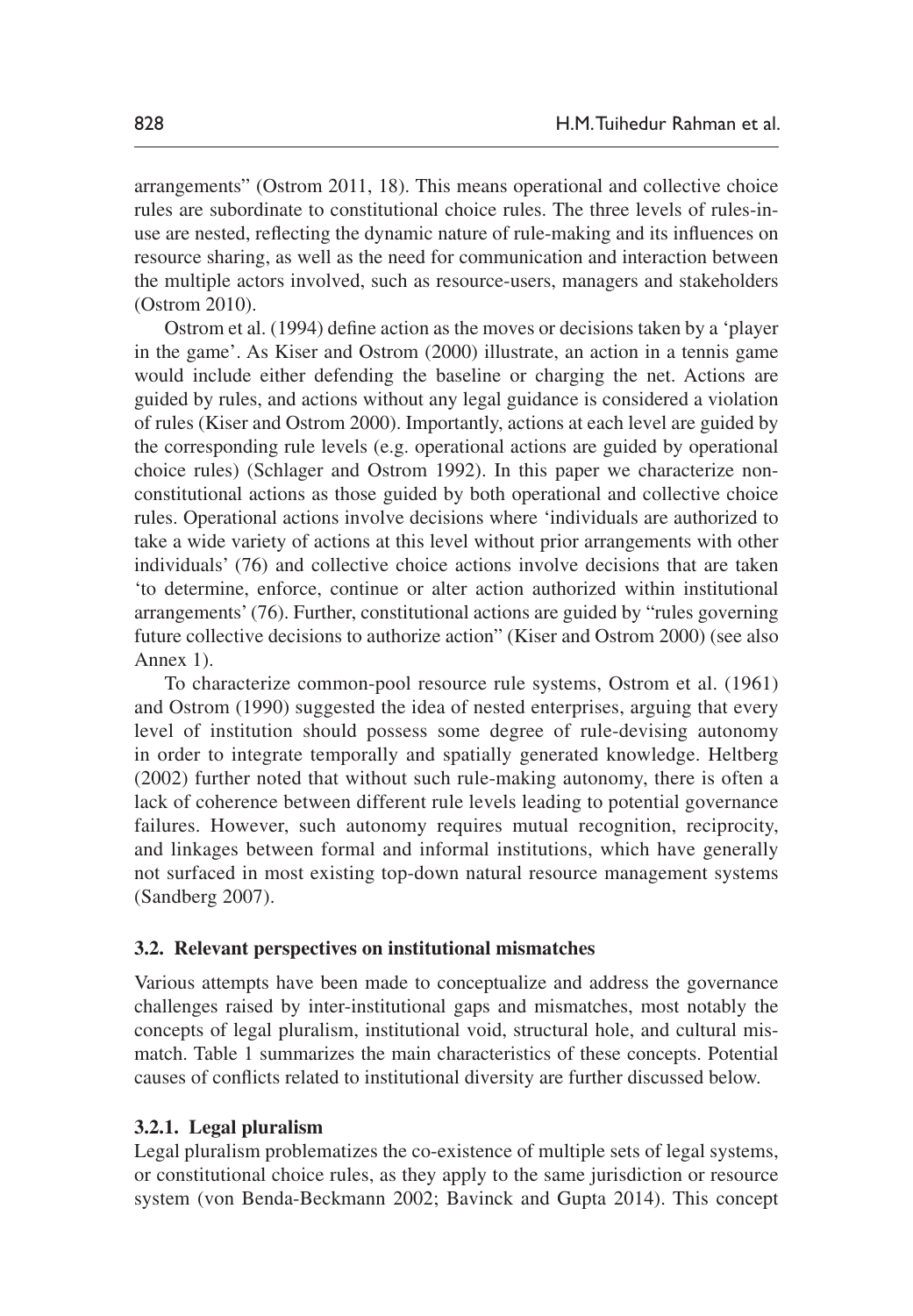| Concepts              | Issues addressed by the concepts                                                                                                                                                                                                                                                                      | Potential causes of conflicts                                                                                                                                                                                                                                                                                      | Limitations of the concepts                                                                                                                                                                                                                     | References                                   |
|-----------------------|-------------------------------------------------------------------------------------------------------------------------------------------------------------------------------------------------------------------------------------------------------------------------------------------------------|--------------------------------------------------------------------------------------------------------------------------------------------------------------------------------------------------------------------------------------------------------------------------------------------------------------------|-------------------------------------------------------------------------------------------------------------------------------------------------------------------------------------------------------------------------------------------------|----------------------------------------------|
| pluralism<br>Legal    | addressing the co-existence of multiple<br>constitutional-choice rule level by<br>Recognizes the interplay at the                                                                                                                                                                                     | operating under formal and informal<br>constitutional-choice rules due to<br>Conflict arises between actors                                                                                                                                                                                                        | Addresses multiple constitutional<br>cultural and knowledge sources,<br>level rules and their divergent                                                                                                                                         | Meinzen-Dick<br>2001; Bavinck<br>and Pradhan |
|                       | and informal, historically and culturally<br>choice rules (between formal, codified,<br>stems, or constitutional<br>evolved institutions)<br>sets of legal sy                                                                                                                                         | differences in codification, formality,<br>legality, and legitimacy                                                                                                                                                                                                                                                | but not the spinoff into divergent<br>rule making at subsequent rule<br>levels                                                                                                                                                                  | and Gupta<br>2014                            |
| Institutional<br>void | recognition of collective action initiated<br>by informal actors (e.g. community<br>Explains the absence or lack of                                                                                                                                                                                   | entity to bridge the gap between formal<br>insufficient organization, institution, or<br>Conflict develops where there exists                                                                                                                                                                                      | dynamic and changing environment<br>Explains how collective action is<br>initiated by informal actors in a                                                                                                                                      | Hajer 2003,<br>2009                          |
|                       | members) by constitutional choice rules of<br>formal institutions                                                                                                                                                                                                                                     | constitutional choice rules and modern<br>institutional spaces (e.g. new actors,<br>movements)                                                                                                                                                                                                                     | in the absence of agreed upon rules<br>but does not address gaps at other<br>rule levels associated with these<br>diverse rulemaking interests                                                                                                  |                                              |
| Structural<br>hole    | Identifies the role of networks or structural<br>information, communication and material<br>actors) in shaping ideas, and influencing<br>at the operational level<br>social capital (i.e. connectedness of<br>resource flows                                                                          | nformation and control the interactions<br>These situations create a competitive<br>advantage for and often abused by a<br>third party that brokers the flow of<br>have no connection between them.<br>where subgroups or communities<br>Conflict develops in situations                                           | making between operational actors<br>connections that limit knowledge<br>flow and coordination but fails to<br>demonstrate how this disconnect<br>common understanding and rule<br>may result from the absence of<br>Deals with missing network | Burt 2000,<br>2004                           |
| mismatch<br>Cultural  | ownership, cultivation pattern, and sharing<br>Explains the lack of recognition by formal<br>with distinct cultural practices-resource<br>rules associated with ethnically diverse<br>institutions of informal constitutional<br>groups in post-colonial societies (e.g.<br>of resources and outputs) | Conflict arises when there is insufficient<br>understanding or appreciation of locally<br>in formal practitioners' exclusion from<br>by formal rule practitioners, resulting<br>embedded constitutional choice rules<br>broader informal constitutional rules<br>between the disconnected parties<br>and practices | Explains the failure to recognize<br>common understanding and rule<br>in ethnic diverse societies but<br>does not address how cultural<br>differences can interfere with<br>informal constitutional rules<br>making at other rule levels        | Acheson 2006;<br>Mills et al.<br>2010        |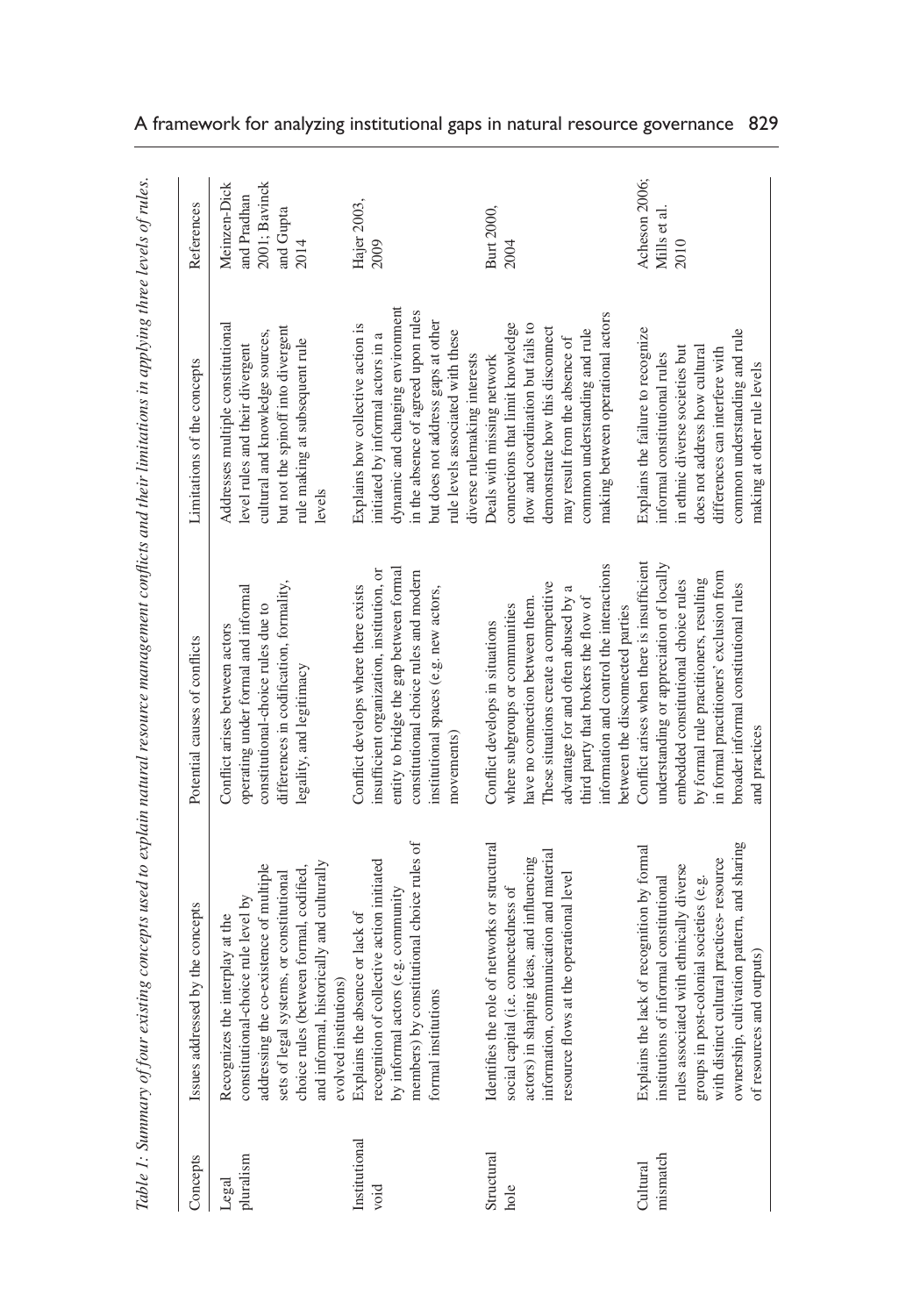emphasizes that there are 'multiple sources and characteristics of law, varying according to degrees of codification, formality, legality, legitimacy, scope, content and process', and that law not only emanates from government, but also from custom and culture (Bavinck and Gupta 2014, 80). Studies of legal pluralism have mainly focused on the imposition of centralized and codified laws of colonial and/or post-colonial governments on the prevailing customary laws of indigenous resource users (which are typically unwritten and lacking formal structures like institutional hierarchy, bureaucracy and legislation) (Merry 1988; Bavinck and Jyotishi 2014). Despite its fairly wide adoption within socio-legal scholarship (Merry 1988), the analytical scope of legal pluralism tends to be limited to the interplay of constitutional choice rules between formal and informal institutions.

#### **3.2.2. Institutional void**

Institutional void describes institutional conflict that arises when there are no accepted rules and norms to guide how the political process between formal and informal institutions operates and when policy measures are yet to be agreed upon (Hajer 2003). These conflicts typically operate in the void between the classic modernist institutions (i.e. well-crafted hierarchical institutions with codified rules of actions for decision making) and modern institutional spaces (characterized by the involvement of new actors in decision-making processes who initiate collective action based on informal institutions). An example of such a void can be seen when the public acts external to formal institutions to effect change (Hajer 2009). Also, Everingham (2009) suggest that such a void may result from the absence of an intermediary agency or the presence of a weak agency between policy actors and the ground level informal institutional actors. In such cases, formal constitutional choice rules (e.g. governmental resource regulatory bodies) are unable to appropriately respond to or deal with the collective choice rules of the informal institution. More generally, institutional void describes one particular type of situation where there is insufficient bridging between formal constitutional rules and informal collective choice rules. While there is usefulness in the concept, institutional void describes collective choice actions but it does not address rules.

### **3.2.3. Structural hole**

Structural holes exist in a network when two groups of actors (operating across formal and informal institutions) are not connected, but there is a third party with ties to both parties (Burt 2000, 2004). This disconnect creates a situation in which the third party can appropriate or manipulate outcomes by brokering the flow of information between these groups. Building on the work of Granovetter (1973), Burt (2002) recognized that these holes arise because of network closure within well-connected groups. Closure increases homogeneity of belief, behavior, and knowledge; and enhances information flow among group members. In natural resource management, structural holes may be at work where pathways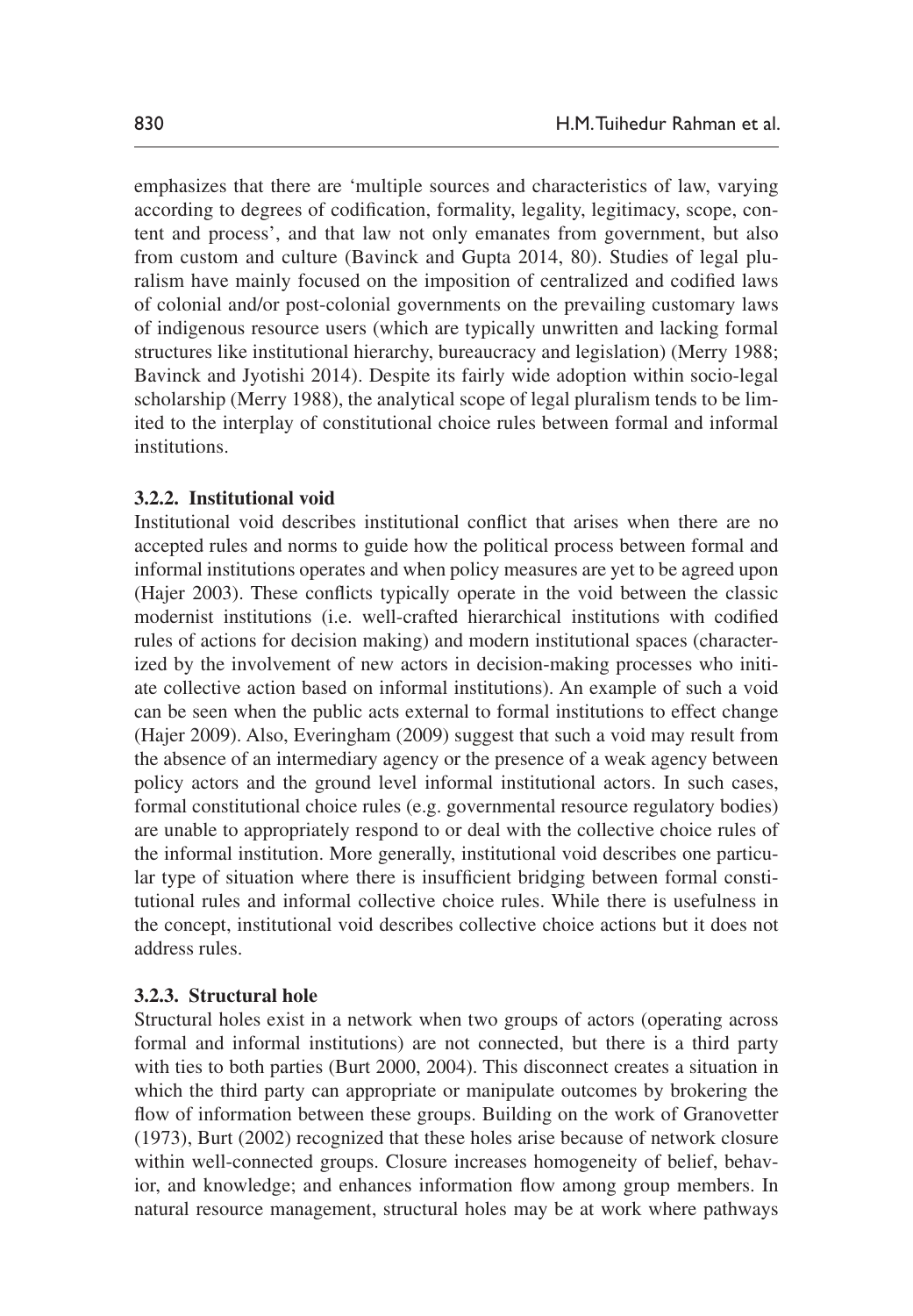used by formal institutional actors (resource managers, scientists) show limited effectiveness in disseminating information, effecting change of opinions, beliefs and outcomes of informal/customary institutional actors (resource users, community members). As a result, studies have highlighted the need for high level brokering organizations to leverage social capital, and bridge these holes (Barnes-Mauthe et al. 2015). While the concept of a structural hole is useful for explaining an inter-institutional gap that exists between actors operating across formal and informal institutions, it does not directly address underlying issues of rule-levels and rule-making.

## **3.2.4. Cultural mismatch**

Acheson (2006) and Hodge (2011) indicate a type of rule-level mismatch between institutions, termed 'cultural mismatch', which focuses on the gap between the informal constitutional choice rules and the formal operational or collective choice rules. Often, ethnically diverse and post-colonial societies have distinctive cultural practices concerning resource ownership, cultivation patterns and the sharing of resources and outputs that can significantly influence their resource use decision-making. Due to their local origin and embeddedness, these rules remain outside the broader formal institutions and governance adopted at a national scale. This often leads to alienation of informal institutions from formal rule making processes and a lack of understanding by formal rule practitioners who operates under formal operational or collective choice rules. On the other hand, government officials can see themselves as the legally-empowered regulative authority on behalf of the state and consider resource user communities as subjects of the state (Ostrom 1996), thus failing to understand the informal constitutional choice rules of local minority communities. This situation can result in a lack of recognition and consideration of informal constitutional rules by actors operating under formal institutions, and conversely the lack of recognition and consideration of formal collective choice rules by actors operating under informal institutions. However, the concept of cultural mismatch does not fully acknowledge the gaps between the rule hierarchies, depending instead on behavioral approaches to understanding formal and informal actors.

# 4. Conceptual framework: inter-institutional gap

While each of these concepts assists in identifying gaps between formal and informal institutions, as shown in Table 1, none takes into consideration the interactions at every rule level (i.e. constitutional choice, collective choice and operational choice rules) between institutional regimes, likely limiting their ability to effectively characterize inter-institutional gaps. Therefore, in order to go beyond the existing concepts and provide a more integrated understanding of the different pathways that generate inter-institutional disconnectedness in natural resource management, we present the concept of 'inter-institutional gap' (see Figure 1).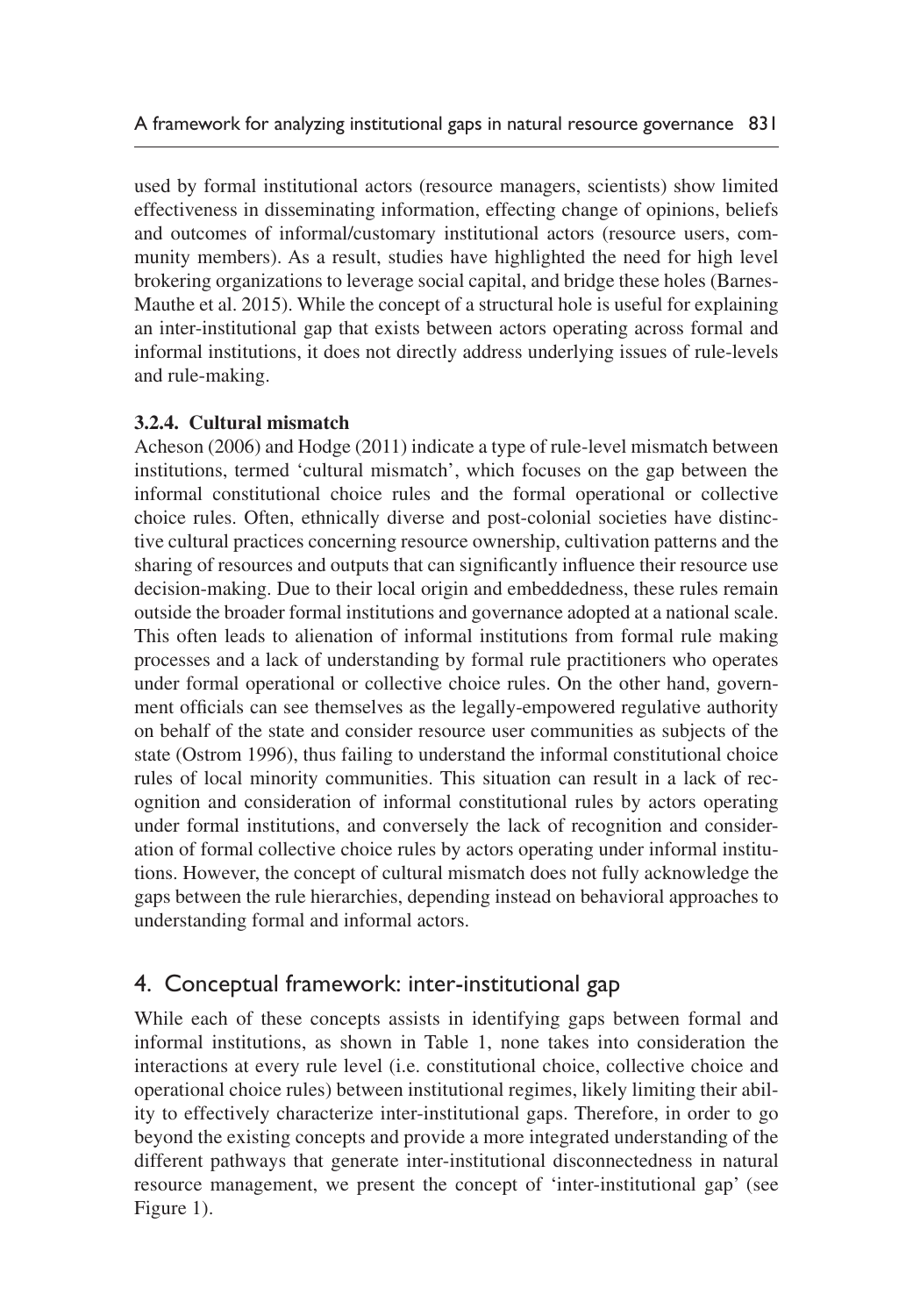

*Figure 1: Conceptual diagram depicting inter-institutional gap framework, highlighting the gap as the function (f) of four possible interactional gaps that could occur between formal and informal institutional regimes. These are: (a) gap between formal and informal constitutional choice rules (i.e. between 'constitutional laws' and 'customary laws'); (b) between informal constitutional choice rules and formal collective and operational choice rules (i.e. 'customary laws' and 'binding working rules'); (c) between formal constitutional and informal collective and operational choice rules (i.e. "constitutional laws' and 'social rules/habits'); and (d) between formal and informal collective and operational choice rules (i.e. 'binding working rules' and 'social rules/habits'). Actions axis involves constitutional (guided by constitutional choice rules) and non-constitutional (guided by collective choice and operational choice rules) actions.*

### **4.1. Institutions and rule levels**

Our IIG framework uses two dimensions of 'Institution' previously introduced: (1) the 'formal' and 'informal' categories of institutions (North 1991), and (2) the 'constitutional choice', 'collective choice', and 'operational choice' rule levels identified by Ostrom et al. (1994) (see Section 2.1). First, the framework applies the 'formal'/'informal' distinction to categorize institutions, as represented in rows. Second, the framework distinguishes constitutional and non-constitutional rule levels governing actions according to the three levels of rules-in-use. Across the three levels of rule-in-use, the framework combines collective choice-guided rules and operational choice-guided rules as non-constitutional rule levels (Kiser and Ostrom 2000). We combine these two rule levels for two reasons: first, for analytical clarity – as collective and operational choice rules are similar in terms of level of rigidity and enforcement. Second, we have not found any relevant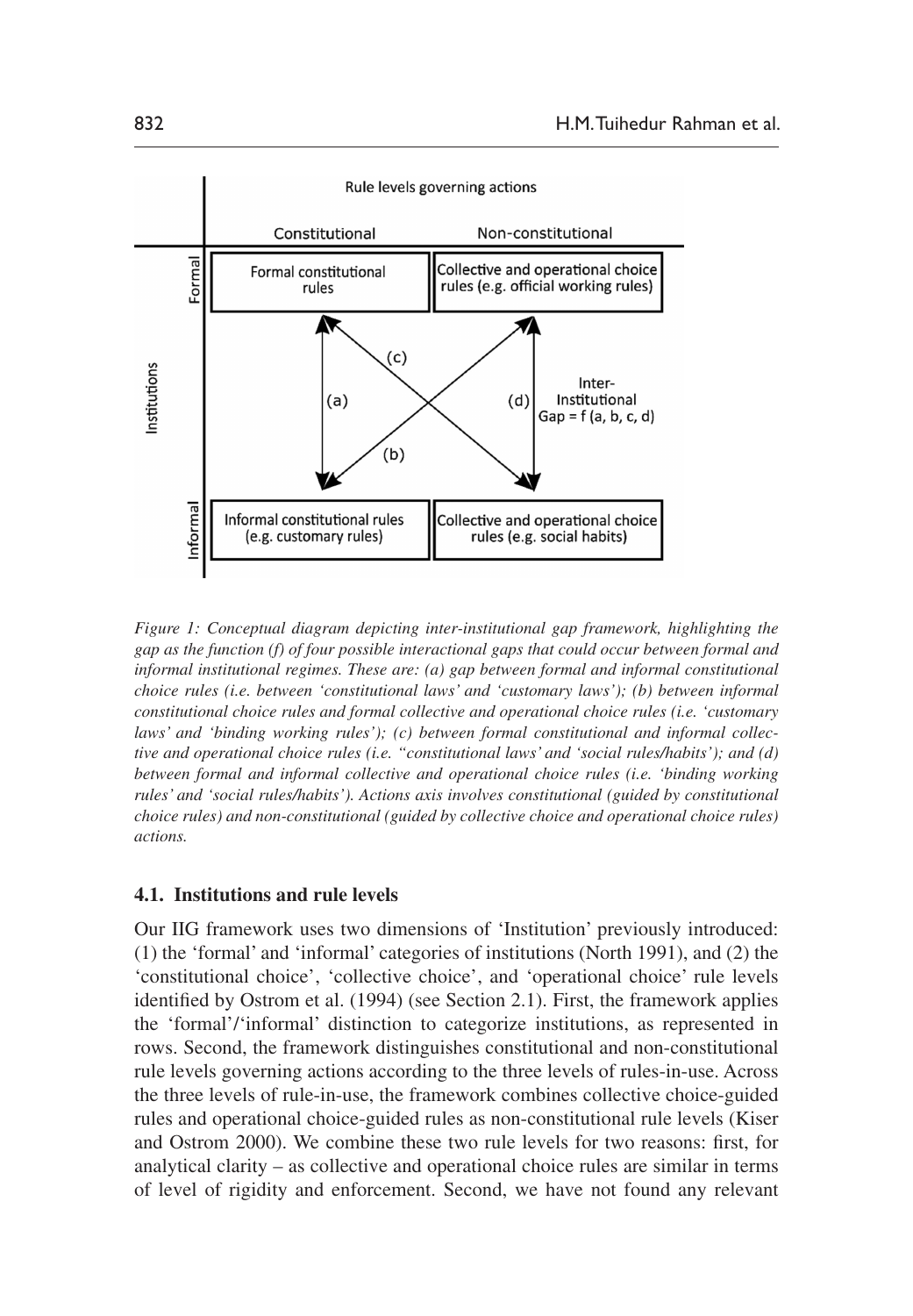theoretical concepts that can precisely identify the gaps between these two types of rules. In short, the columns are categorized into constitutional and nonconstitutional rule levels as a way of capturing the key differences in codification, collective decision-making, operation, enforcement and fluidity between these types of rules. For example, passing a new codified law in the government is an action based on constitutional choice rules that is incorporated into the formal institutions (action corresponding to Constitutional-Formal quadrant in Figure 1). Elected elders enforcing customary laws is an action based on constitutional choice rules within the informal institutions (Constitutional-Informal). Regional agricultural extension officers operating under the formal institution's jurisdiction implement, report and enforce the extension office's operational policies based on operational choice decisions that are experience, context- and temporal-specific (Non-constitutional-Formal). Fourth, social habits is an example of actions based on non-constitutional rules by individuals or communities that are adhering to informal institutions that are also experiential, contextual, and temporal-specific (Ostrom et al. 1994) (Non-constitutional-Informal).

# **4.2. Legal pluralism: gap between constitutional rules of both formal and informal institutions**

In many developing and post-colonial societies, the formal and authoritative constitutional choice rules or laws often do not recognize existing informal (e.g. customary and collective action based self-governance) rules, although they are the constitutional choice rules in the body of informal institutions. Therefore, these two different constitutional choice rules can be identified as the interactive components of both formal and informal institutions between which the absence of congruence can be aptly explained by the concept of legal pluralism (Figure 1a).

# **4.3. Institutional void: gap between constitutional rules of formal institutions and non-constitutional rules of informal institutions**

In a self-governed system, an informal institution has collective choice rules for implementing constitutional objectives (e.g. social rules that regulate withdrawing and conserving of resources for collective benefit). These objectives are site-specific and implicated with local resource-use politics. Often, actors operating under formal institutions judge these self-governed actions as being illegitimate because formal constitutional laws may have completely different resource management objectives based on higher-level political generalization (e.g. national-level). The absence of synchronization and coordination between formal constitutional choice rules and the informal collective choice rules may result in one form of inter-institutional gap, aligning with what the literature has described as an institutional void. Ostrom et al. (1961) have figuratively characterized this situation as: "there are too many governments and not enough government" (Figure 1b).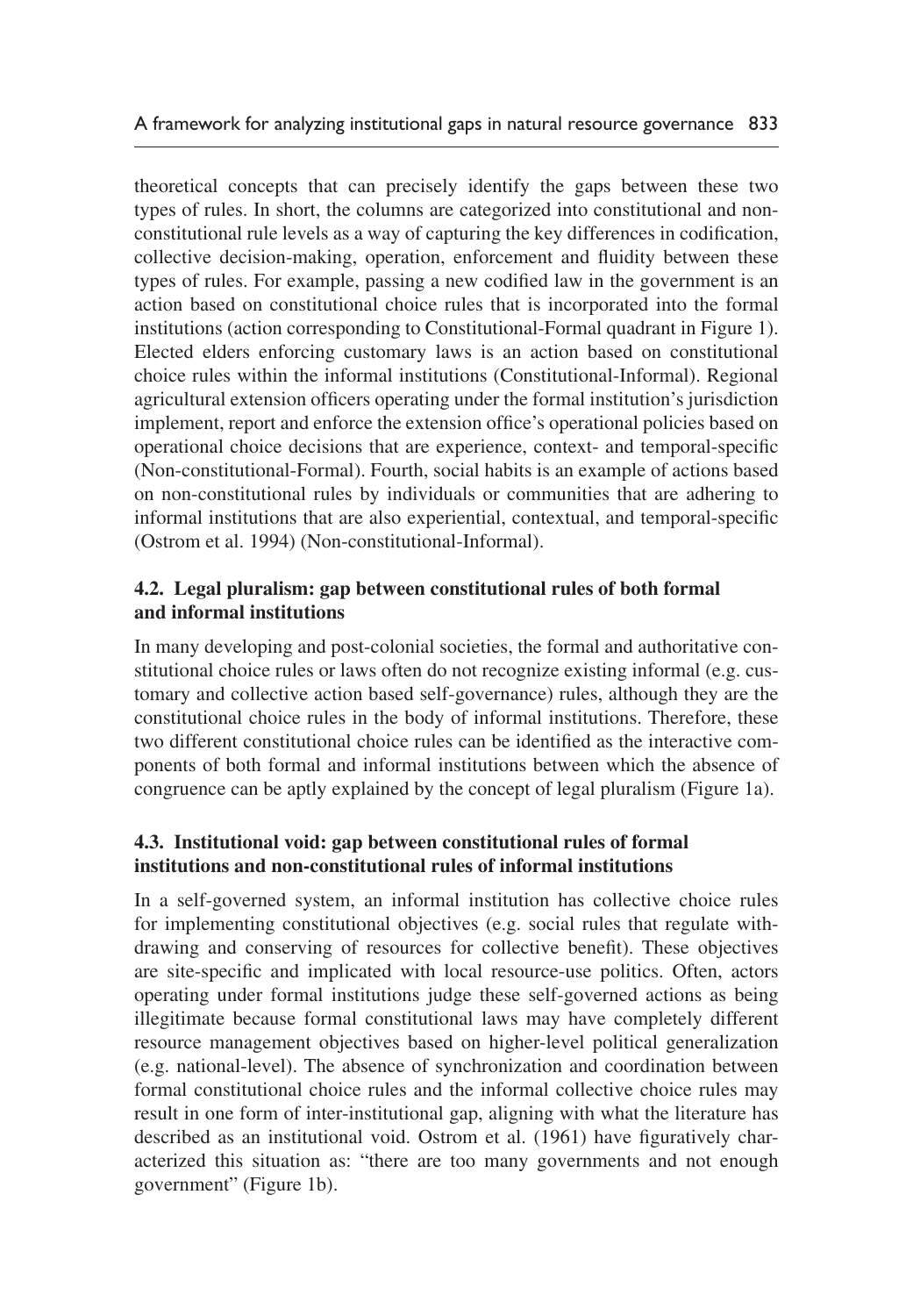### **4.4. Structural hole: gap between non-constitutional rules of both formal and informal institutions**

The flow of resources (e.g. information, knowledge, material resources) between actors operating under formal and informal institutions plays a pivotal role in mending inter-institutional gaps. However, mediating agencies or brokering actors are generally required for ensuring such flow (Cash et al. 2006). For example, bureaucrats, on behalf of formal institutions such as governments, often play this role, while local leaders do the same for resource-dependent communities. Subsequently, government officials and local leaders usually perform the mediating role, which can be observed as the mix of collective choice and operational choice rules. However, the gap can become evident because of the lack of legal provision for mediation with the community by ground-level formal institutional actors. This can lead to the lack of government officials' capacity or their reluctance to communicate with local community members, limiting their ability to bridge the gap between community members and the government since the rules do not equip them for required action (Ostrom 1996). In addition, this inter-institutional gap may be exacerbated when local leaders, also as community members and potential users of resources, capitalize on the resource flow and hijack the mediation process for their own benefit (Krishna 2002; Rahman et al. 2015). Community members with relatively low social and human capital are generally worse off under such a situation, because they can arbitrate neither with the government officials nor with the local leaders (Rahman et al. 2015). Therefore, the network closure within these two groups, and lack of information flow across them, can be seen as a form of inter-institutional gap, recognized in the concept of structural hole (Figure 1c).

## **4.5. Cultural mismatch: gap between constitutional rules of informal institutions and non-constitutional rules of formal institutions**

Many communities and rural societies have their own ingrained customs and norms, which they apply to resource governance. As stated earlier, these rules may not be recognized by the formal governance system. Conversely, the resource users may view the officials as intruders in their land who disrupt their customary resource-use practices. This situation is particularly evident in common-pool resource management where rights of use and exclusion are not clear. Here the concept of cultural mismatch can be used to describe the gap associated with a lack of common understanding between constitutional choice rules of informal institutions and collective and operational choice rules of formal institutions (Figure 1d).

# 5. Case study application of the IIG framework

To better address the underlying causes of inter-institutional gaps, we apply the framework to four diverse case studies of common property resource governance: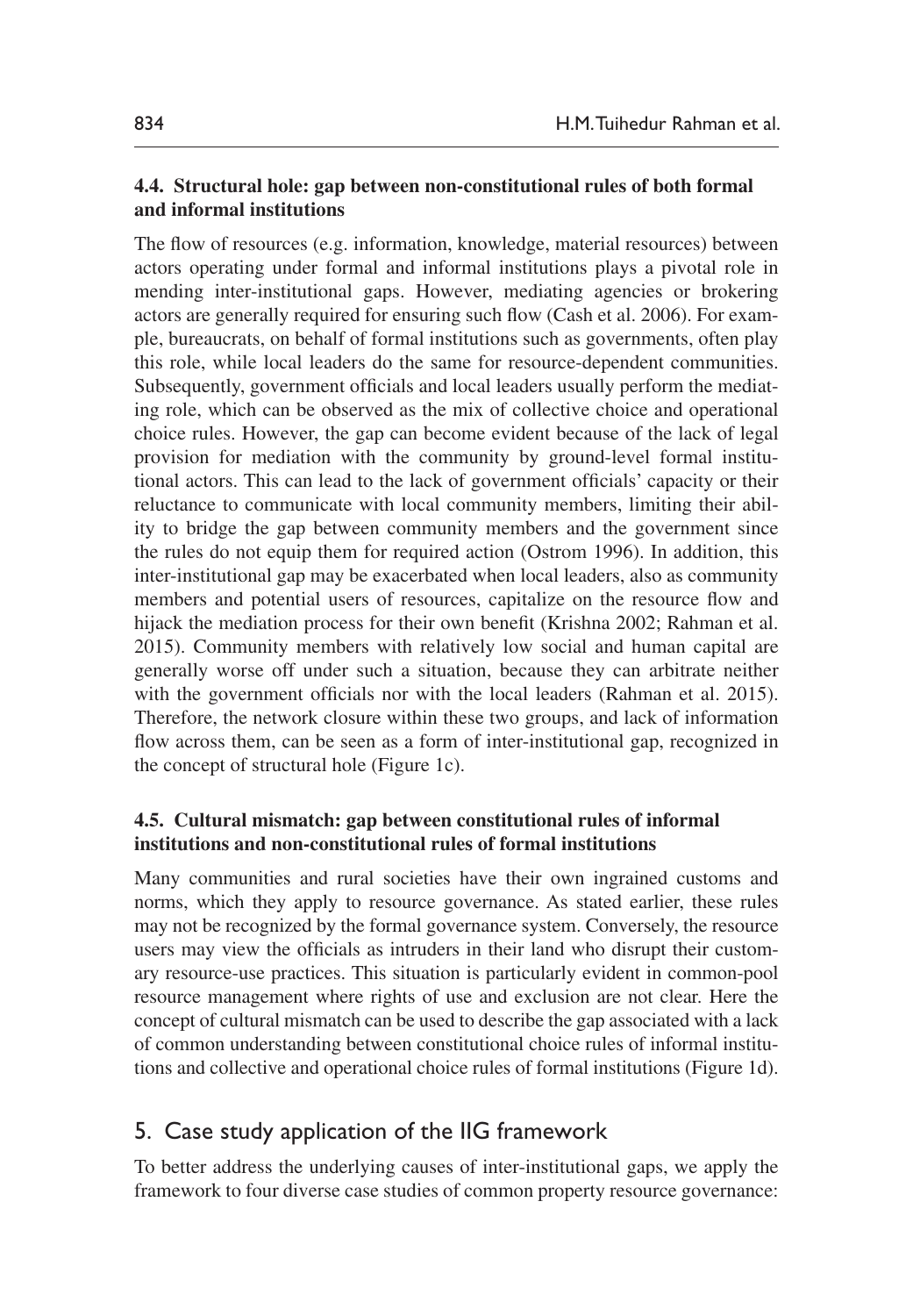#### A framework for analyzing institutional gaps in natural resource governance 835





a) Gusipo fishing community adopt informal constitutional rules guided by fisheries authority: legal pluralism latent; b) Formal institution has operation guidelines for connecting with Gusipo fishing village cooperative: cultural<br>mismatch latent; c) Fisheries authority does not have legal mechanism for<br>responding to collective rules of Gusipo cooperative: institutional void exist; d) No operational mechanism for interacting with community members' collective rules: structural hole co-exist



a) Sole authority of wildlife management belongs to CTR: legal pluralism latent; b) Resident communities' resource use objectives align with CTR: cultural mismatch latent; c) TCF establish mechanism for responding to collective choice rules of communities: institutional void mediated; d) TCF establish mechanism for interacting with community members and CTR: structural hole mediated



**Case study 2: Protected area management in MNP, Bangladesh**

 $\sim$ 

 $(c)$ 

a) Customary Garo institution and formal forest conservation rules separate and distinct: legal pluralism co-exist; b) Forest officials are not familiar with Garo cultural and social laws: cultural mismatch co-exist; c) Formal institution does not have legal? mechanism for responding to communities' collective rules: institutional void not resolved; d) No operational mechanism for interacting with Garo community members: structural hole co-exist

Non-constitutional

Management officials' response

process to community demand

 $\blacktriangle$ 



management: legal pluralism mediated; b) PCMB has operational guidelines for connecting with VGFN and formal institutions: cultural mismatch mediated; c) PCMB mediates the collective rules of VGFN and formal institutions: institutional void mediated; d) PCMB bridges interactions between VGFN community members and government officials: structural hole mediated



*Figure 2: Case study analysis. Mediated: indicates the presence of rules that establishes coordination between formal and informal institutions; Latent: indicates the presence of mediating actors with non-permanent mediation rules; Co-exist: indicates the complete absence of coordination rule.*

(1) coastal fishery management in South Korea; (2) forest resource management in Bangladesh; (3) tiger conservation in India; and (4) wildlife management with indigenous communities in Canada. For each case we seek to unveil the various inter-institutional gaps encountered and underline how the actors addressed them (successfully or not). Figure 2 summarizes our interpretation of the interinstitutional gaps for each case, further described below. Where gaps were identified, they were then categorized as being: (1) co-existing: a situation where no legal or negotiated settlement has been made for coordination among formal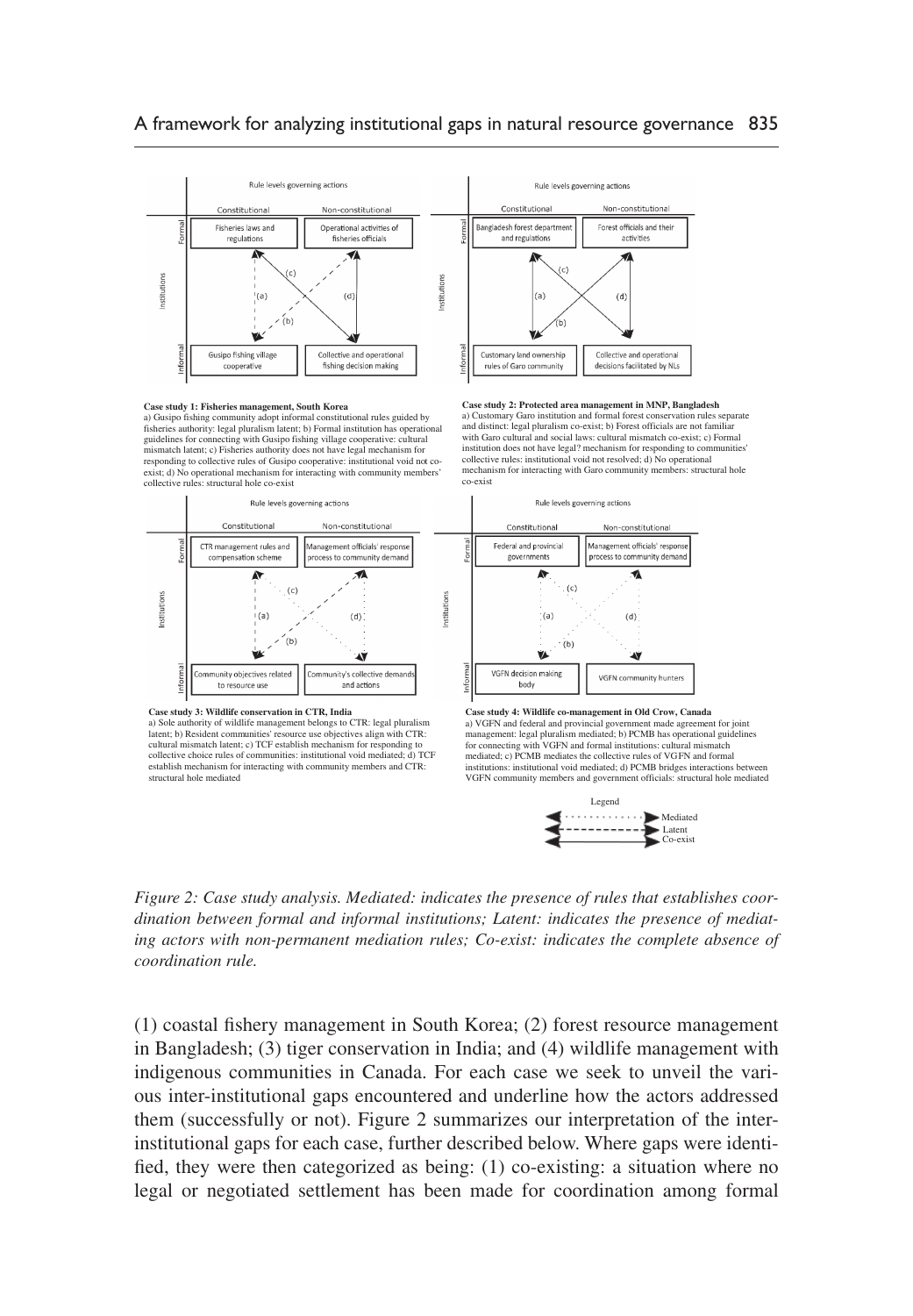and informal institutional actors based on their active involvement. This situation has the potential for conflicting interactions between formal and informal actors; (2) latent: temporary mechanisms or rules (not incorporated into formal legal frameworks) exist for coordinating formal and informal actors, particularly as a result of the actions of boundary organizations. This situation assumes that the disappearance of boundary organizations may bring back the potential for conflicting interactions; or (3) mediated: formal rules exist for facilitating coordination between formal and informal actors. These rules may not completely solve conflicting interactions between the actors, but provide legal directives for mediation. Then, following the guidance of Eisenhardt (1989), we conduct a cross-case analysis to further test and refine our framework.

### **5.1. Individual case description and interpretation with the IIG framework**

### **5.1.1. Case study #1: coastal fisheries in South Korea**

This case study takes place in the fishing village of Gusipo, located in the Gochang County of South Korea (Song 2014). In South Korea, the central government controls the creation and enforcement of fisheries law and regulations, including the temporal closed season regulations for swimming crab (*Portunus trituberculatus*). In the village of Gusipo, the government closure spanned June 16 to August 15 in 2012. However, this rule was increasingly recognized as inconsistent with the local fish harvesters' observations that the crabs were still molting at the end of August. As a result, a voluntary agreement between fishers in Gusipo to abstain from fishing until the end of August was reached. Fishers who legally travelled from other areas under the government-set permit system dismissed the local agreement and started harvesting crab once the official government closure ended, claiming they were following national regulations. As a result, Gusipo fishers were forced to enter the crab fishing early, driven by a fear of resource scarcity. Local fishers approached the central government about amending the national regulations; however, the revision process required an enactment of ministerial ordinances or a tabling of an amendment at the National Assembly – a process too long and cumbersome for local fishers to engage in. The inability of the government regulatory bodies to respond to the collective decisions of the Gusipo fishers shows a disjuncture between formal constitutional choice rules and informal customary rules (also can be recognized as informal constitutional choice rules). Further, different operational choice rules between these actors, in terms of the formal non-constitutional choice rules adhered to by the government and the informal social customs upheld by the community, led to a lack of knowledge transfer. Actors that could have potentially bridged this knowledge gap, such as local fishery officers, were unable to intervene because they were restricted by their particular operational context. This is an example of an institutional gap between the formal constitutional rules determined by the national fisheries laws and regulations and the informal Gusipo fishing village voluntary agreement. The fisheries authority did not have mechanisms for responding to the collective choice rules of the Gusipo cooperative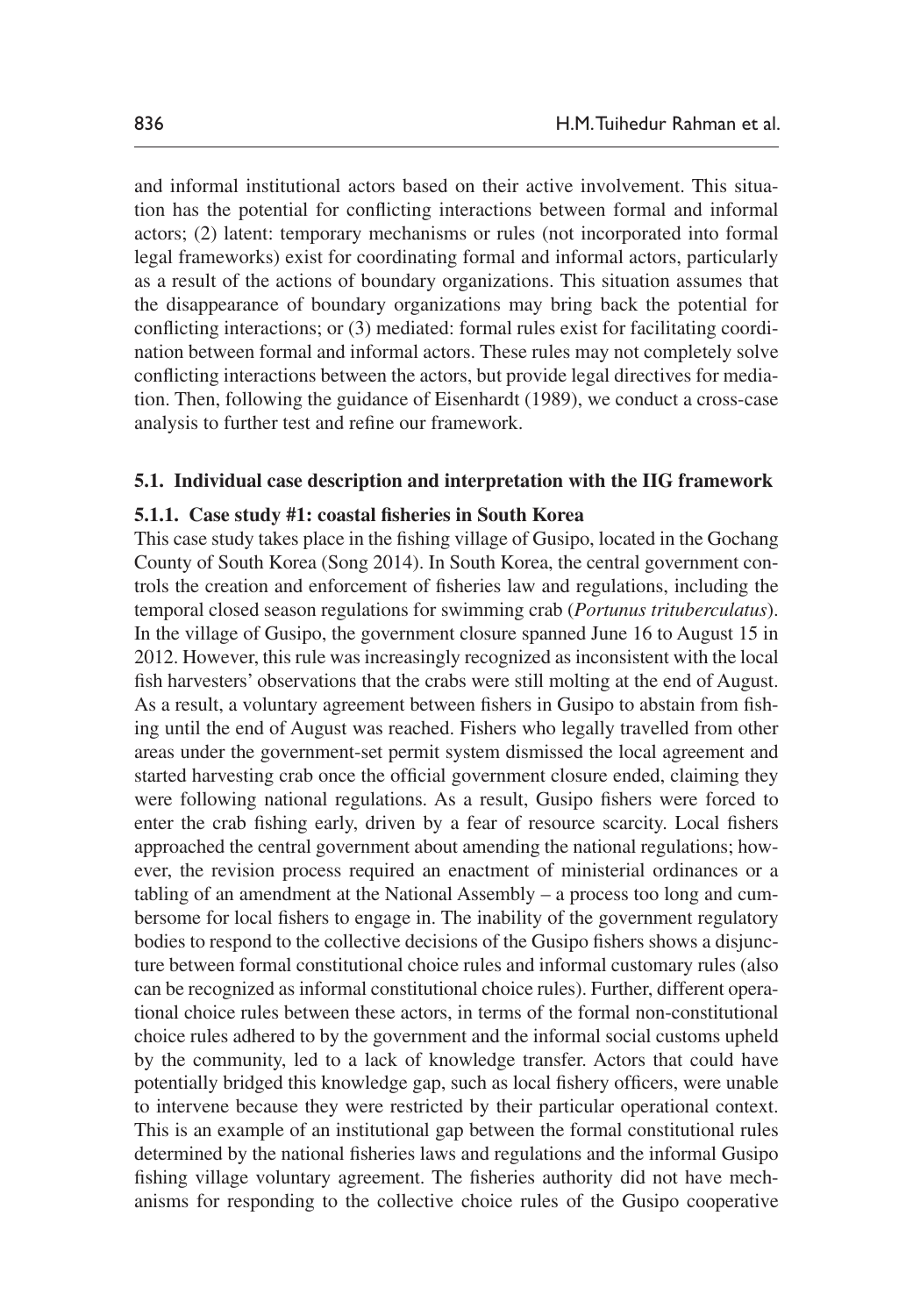and there appeared to be a lack of structural mechanisms for sufficient interaction between community members and fisheries officials responsible for informal and formal operational-choice rules, respectively.

## **5.1.2. Case study #2: protected forest in Bangladesh**

Madhupur National Park (MNP) is the second largest national park in Bangladesh and a category V Protected Area under the International Union for Conservation of Nature (IUCN) classification. In MNP, there are tensions in land resource ownership between the Bangladesh Forest Department (BFD) and the local communities, and in particular the ethnic Garo community. Historically, the Garo community inhabited the park and they still claim themselves as the rightful owners of the land, although this is not acknowledged by the government (Rahman et al. 2014). As a result, the community uses their long-standing informal social customs and constitutional choice rules to govern access to land resources (e.g. matriarchal land inheritance system), which are at odds with the formal patrilineal processes for land sharing (Stavenhagen 2007). Inter-institutional conflict results because the formal constitutional choice rules of the BFD and the customary rules of the Garo community do not adequately recognize each another. There is also a cultural mismatch between the community's customary rules for land resource management and the day-to-day operational choice rules used by the forest officials to make decisions (Rahman et al. 2014). This situation is made more complex by the recent emergence of new leaders in Garo society (Krishna 2011). These new leaders have more modern education and political understanding, taking over from the older village leaders. However, these new leaders often try to control community collective decisions in ways that personally benefit them. Increasingly, they are involved in informal land transactions that results in them being compensated for giving land to non-Garo buyers. As such, these new leaders do not faithfully represent the community, leading to a lack of leadership in representing the community's customary rules in negotiations with government officials. This case illustrates the difficulty faced when informal constitutional choice rules set by customary Garo governing bodies and formal forest conservation rules are separate and distinct. Moreover, formal national forest policies and regulations do not have sufficient mechanisms to respond to communities' collective choice rules, leading to an inter-institutional gap between formal constitutional choice rules and informal non-constitutional choice rules. Similar to case study 1, there appears to be no structural and legal mechanism for interaction between Garo community members and forest officials who follow informal and formal non-constitutional choice rules, respectively.

### **5.1.3. Case study #3: wildlife conservation in northern India**

The Corbett Tiger Reserve (CTR) is one of the oldest protected areas (PA) in India. The CTR landscape serves, among other things, as a major tourist destination, a global site for tiger conservation and a vital area for local livelihoods (Jhala et al. 2011; Rastogi et al. 2014). CTR management has sole authority of wildlife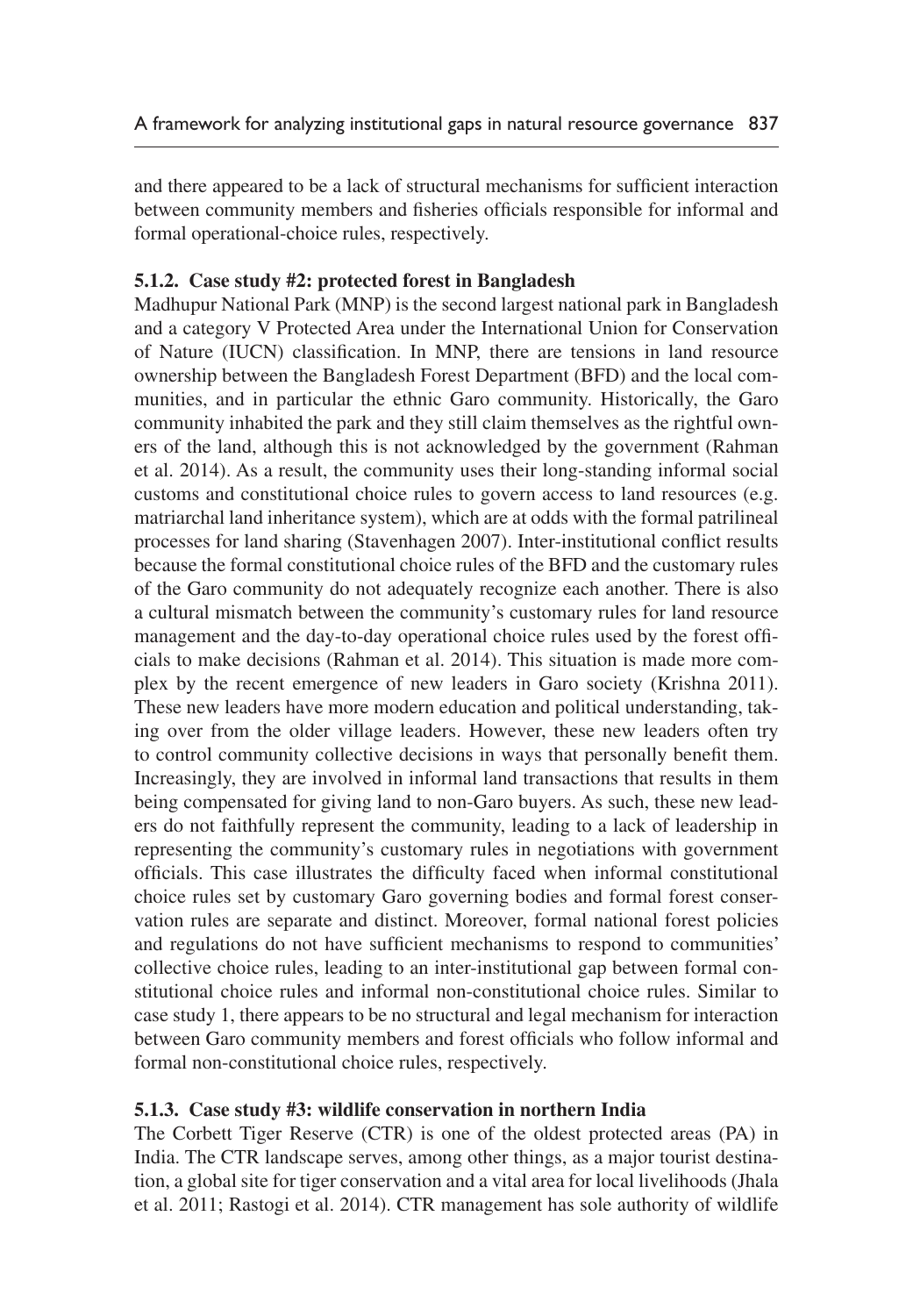management within the national reserve. A number of local communities historically reside along the perimeter of CTR, and maintain complex relationships with the park ecosystem. The complex interactions involve the formal CTR management and the community's collective demands and actions, as well as the engagement of an NGO. In the past, tensions arose when wild animals, such as elephants, wild boars, tigers, and leopards from CTR, attacked the crops or cattle of villagers residing along the periphery. The formal process for compensation set by the 'constitutional laws' of the Corbett Tiger Reserve was deemed far too long, cumbersome, and inaccessible for remote village communities, making it difficult for many community members to receive any compensation. These issues gave rise to social mobilization by community members against animal conservation, leading to retaliatory killings of animals (Rastogi et al. 2014). In this circumstance, the ineffectiveness of formal constitutional choice rules provoked animal hunting, as practiced in the past, guided by informal collective choice rules developed by the community members. This incongruence of rules even led to the killing of tigers, which undermined formal wildlife conservation efforts.

The Tiger Corbett Foundation (TCF), as a mediating organization, started to fulfill some of these inter-institutional gaps. It saw the necessity of providing interim relief to community-members following a tiger attack. In 1997, TCF started an Interim Relief Scheme. Under this scheme, following an attack, the aggrieved person would contact TCF, who subsequently dispatched a team to the site of attack to document the attack and provide interim relief. With time, this process has proved successful and no retaliatory kills of tigers have been reported while the scheme has been in operation. This provides an example of an interinstitutional gap being filled by an external agency. Meanwhile, there exists a mismatch between the formal operational-choice rules of the management official's response process and informal operational rules from the community's collective demands and actions (an institutional void). TCF bridges this structural gap again by engaging on the ground, establishing relationships with both parties (conservation officials and the community) and maintaining communication and knowledge flow – its 'attack report' is regarded as formal proof of cattle-kill by CTR management. Importantly, however, TCF (as an external agency) is not accountable to either CTR or the resident communities since TCF operates on a voluntary basis, and is neither part of the formal nor informal institutional hierarchy. The IIG Framework illustrates a latent inter-institutional gap between the formal and informal operational-choice rules, which may be intensified if TCF, as an external agency, is discontinued or changed. For example, if the compensation scheme were to be discontinued, retaliatory killings of wildlife would likely also return, risking increased severity of the inter-institutional gap.

### **5.1.4. Case study #4: indigenous communities in Canada**

The Vuntut Gwitchin First Nation (VGFN) is self-governing under the Vuntut Gwitchin Government (VGG) in the Yukon Territory of northern Canada. Selfgoverning First Nations are defined as 'governments designed, established and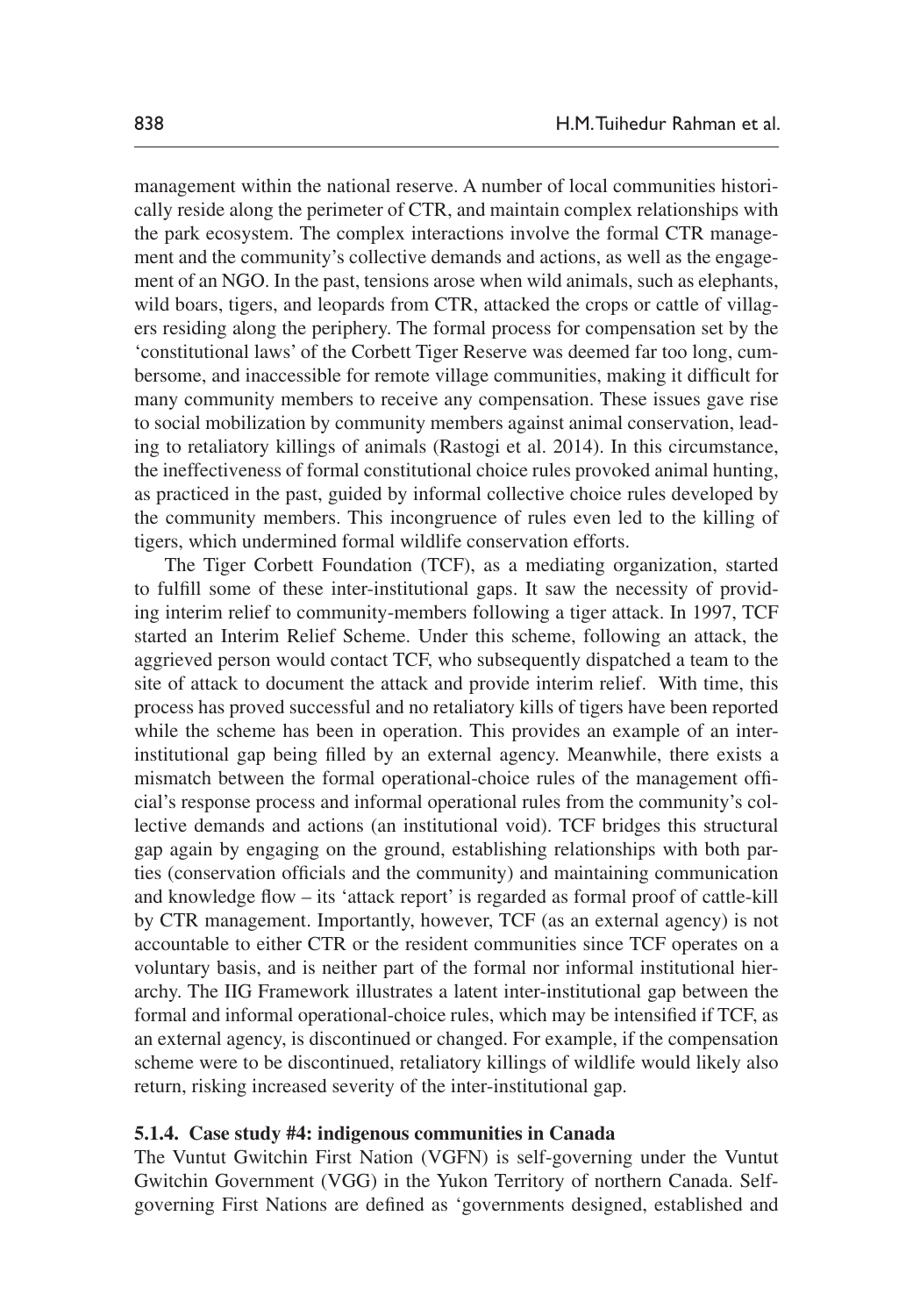administered by Aboriginal peoples under the Canadian Constitution through a process of negotiation with Canada and, where applicable, the provincial government' (Government of Canada 2013). According to this definition, the informal customary institutions of this Indigenous group have gone through a process of formalization. For example, the VGFN has traditional decision-making structures integrated within contemporary forms of government (Government of the Vuntut Gwitchin First Nation 2006). For the members of the VGFN, the Porcupine Caribou (*Rangifer tarandus*) holds particular social, cultural and economic significance. Over the last thirty years, the management of the Porcupine Caribou herd has offered an instructive example of transboundary inter-institutional cooperation to manage a shared resource, as it includes two countries, two territories, one state, and seventeen aboriginal communities, including the VGFN (Padilla and Kofinas 2014). Key formal institutional actors range from the local to the international levels: local (the VGG Natural Resource department), territorial (Yukon Fish and Wildlife Management Board), national (Environment Canada), and international (International Porcupine Caribou Board) entities. Within the selfgoverning process, informal institutional actors within Indigenous communities, such as the elections of Chief and Council, and the annual General Assembly, govern based on informal constitutional choice rules, and hunters base social interactions on informal non-constitutional choice rules. Differences in government structures, geographies, cultures, and knowledge systems, all can serve as gaps that hinder the sustainable management of this resource. In particular, the formal collective choice rules for caribou management by federal or territorial agencies do not necessarily align with the informal constitutional rules in the VGFN (i.e. local rules, often traditional ecological knowledge-based, for caribou harvest and management) (Brunet et al. 2014). One strategy to address these gaps has been the establishment of the Porcupine Caribou Management Board (PCMB) in 1986 to facilitate the co-management of the shared resource with representatives from Canadian stakeholders. Often, government ministers have deferred authority for decision-making to the PCMB, creating room for legal pluralism and joint management. Ad-hoc decisions (collective choice rules) made by the PCMB to address stakeholder concerns may not necessarily align with the formal constitutional rules from the federal government. For instance, PCMB has the responsibility to negotiate shared management actions, such as a harvest management plan that specifies what operational actions will be taken (e.g. hunting closures, sex limitations) if the abundance estimates of the herd reach particular levels. In this case, the IIG framework helps illustrate how a mediating agency, by developing common understandings and shared rules (like the PCMB), can broker the gaps between formal and informal institutions across rule levels.

### **5.2. Cross-case analysis**

In each of our four case studies, two or more institutional gaps were identified indicating the need for a framework to help understand and categorize the various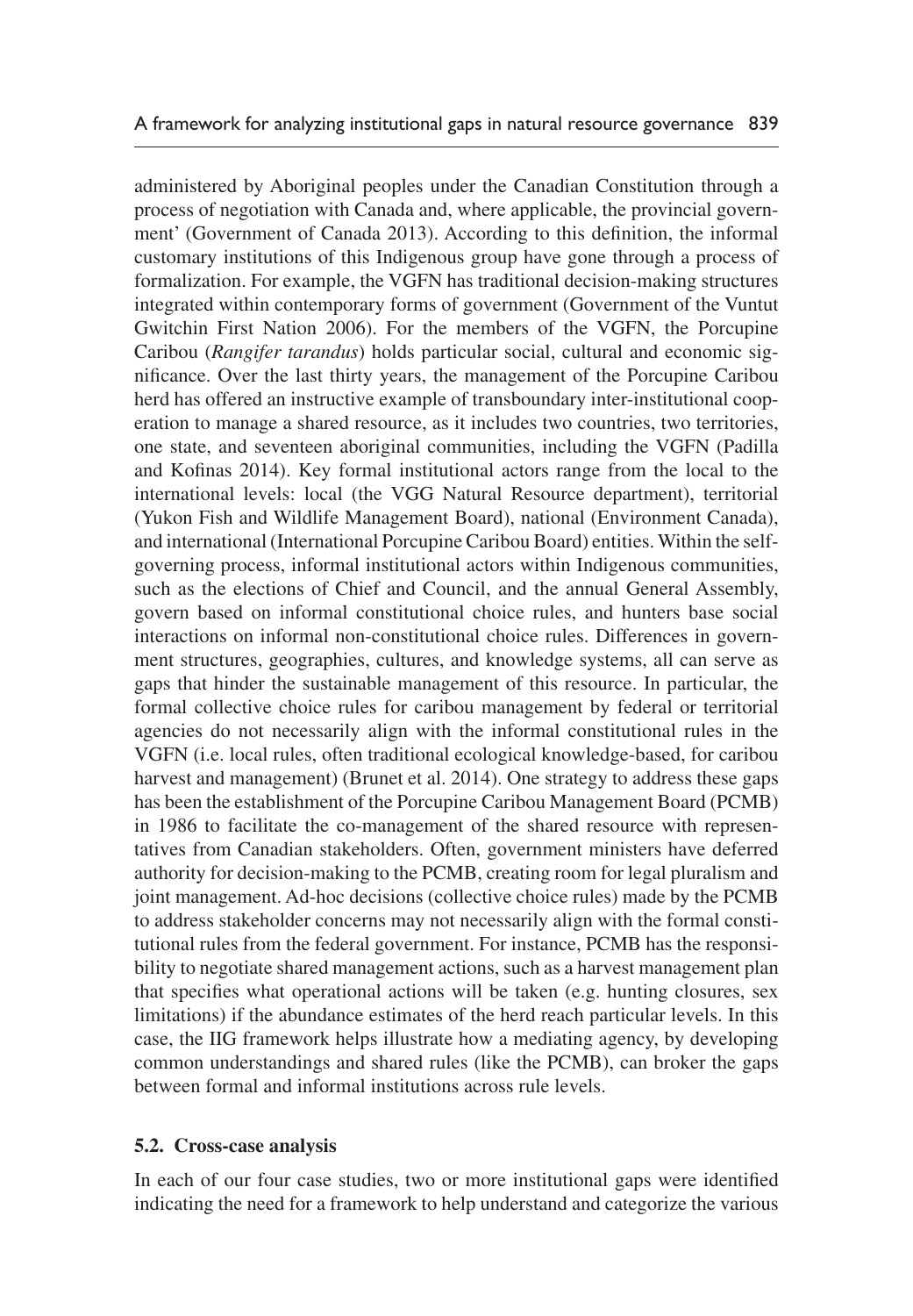pathways through which gaps can occur and result in an IIG. The following crosscase analysis identifies three key lessons: (i) gaps are co-existing; (ii) some gaps may reveal hidden ones; and (iii) intermediaries may be key to both addressing and creating inter-institutional gaps.

### **5.2.1. Inter-institutional gaps are co-existing**

Our case study analysis using the IIG Framework highlights the co-existence of two or more gaps or potential interactions across formal and informal institutions, something that existing concepts do not sufficiently take into account. Across all four cases we found patterns of these associations.

For instance, in the case of MNP, complex tensions in land resource ownership between the government (the Bangladesh Forest Management) and the local communities (notably the ethnic Garo community) can be seen. Actors operating under formal and informal institutions are established with aims that are partly distinct: the forest management's formal constitutional choice rules aim mainly to preserve the forest and its resources, while the community's informal constitutional and non-constitutional choice rules protect the community's livelihoods. Customary and formal forest conservation rules co-exist but are distinct; therefore, legal pluralism is found. The legal pluralism observed at the constitutional choice rule level reveals a second inter-institutional gap between informal constitutional and formal operational choice rules. Indeed, forest officials do not recognize Garo customary rules for land resource management; subsequently they are not familiar with their cultural and social practices (e.g. matriarchal land hereditary rules; land conversion and cultivation techniques) (Rahman et al. 2014). The concept of legal pluralism addresses the tension between the formal government and the ethnic Garo institutions by identifying inter-institutional gaps between the formal and informal constitutional choice rules. However, the interplay between informal constitutional and formal operational choice-level rules remains obscured, illustrating one type of co-existing inter-institutional gap. This case also has a third inter-institutional gap, as the government does not recognize Garo's operational and collective choice rules. Decision-makers in formal institutions do not acknowledge their responsibility to know the collective demands of the community. As a result, operationallevel officials (local-level forest officers) are not mandated by existing rules to establish or bridge this missing connection with the Garo community, resulting in a fourth inter-institutional gap. Together, one gap exacerbates another gap, resulting in another type of co-existing inter-institutional gap, and the entire institutional interactions end up with hierarchical gaps. Without agreed-upon mechanisms to address these gaps, the community has pursued self-organized paths of communication to voice their disagreement (e.g. demonstration and rallies in MNP).

Through the institutional void concept, Hajer (2003) recognized the participative nature of the new order of politics that challenges governments and policymakers to adapt to the changing nature of decision-making. Our study has built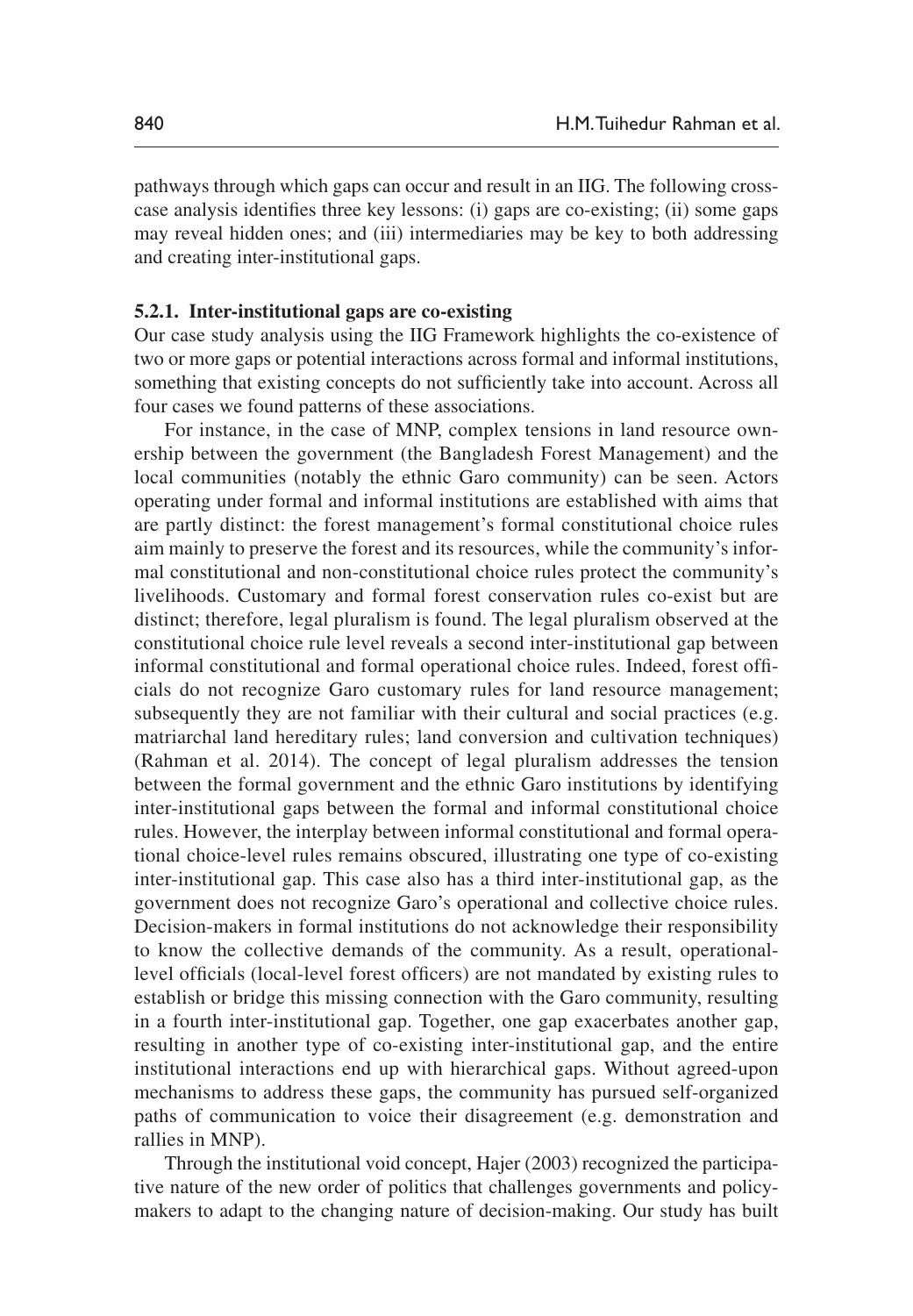on Hajer's concept of institutional void by incorporating diverse rule levels into decision-making. In doing so, our case studies identified the co-existing nature of rules underlying resource governance systems. Furthermore, our cases build on the concept of structural holes (Burt 2000, 2004) to illustrate that they can arise in the absence of mutually-agreed upon rules between formal and informal non-constitutional choice rules. In short, when constitutional-choice rules insufficiently acknowledge community-level context and demands, it generally leads to co-existing gaps. These gaps can be observed between formal operational choice rules and informal collective choice rules, where operational-level officials are not mandated, nor do they have the necessary agency, to establish missing connections with local communities. The cases serve to demonstrate that interinstitutional gaps are closely associated with one another and reveal that where there is legal pluralism, cultural mismatch is likely; and when there is an institutional void, structural holes are likely.

### **5.2.2. Some inter-institutional gaps may reveal hidden ones**

Applying the IIG framework to our case studies also reveals that some interinstitutional gaps may be hidden or latent. In the case of Corbett Tiger Reserve in India, we found latent inter-institutional gaps that present as legal pluralism, cultural mismatch, and structural hole. Different stakeholders wanted to optimize different aspects of the Reserve. Since the government is the sole management authority, and its objectives complement those of the community, the mediating rules between the constitutional levels potentially become unnecessary. The benefits derived from the community as a result of the positive externality of conservation can help explain this arrangement (Agrawal 2001). Subsequently, issues of legal pluralism and cultural mismatch in this context are latent. While the objectives of formal and informal actors are parallel and distinct at the constitutional choice level, the absence of agreed-upon rules appeared at the collective choice-level of informal institutions and constitutional choice-level of formal institutions because of their divergent objectives. For example, CTR management is concerned with preserving the tiger while the community is concerned with the safety of livestock, life and property. These distinct objectives are, again, latent or not considered a problem as long as there is no interaction between wildlife and communities' goods. However, during wildlife attacks, a tiger may destroy property of community members, who respond with killing it (or another tiger). This disrupts CTR's objective of conservation and tensions arise. Such crises reveal a lack of agreed-upon rules between the two institutions, more precisely the inflexible formal institutional process for compensation and local community's collective choice actions of killing the tiger in response to wildlife attacks.

In the case of South Korea, a different process occurred but with similar outcomes: legal pluralism is latent, and institutional void and structural hole emerged during crises. Here, the central government has constitutional authority and rule making power over the creation and enforcement of fisheries law and regulations. But the community and government came to an agreement, which resulted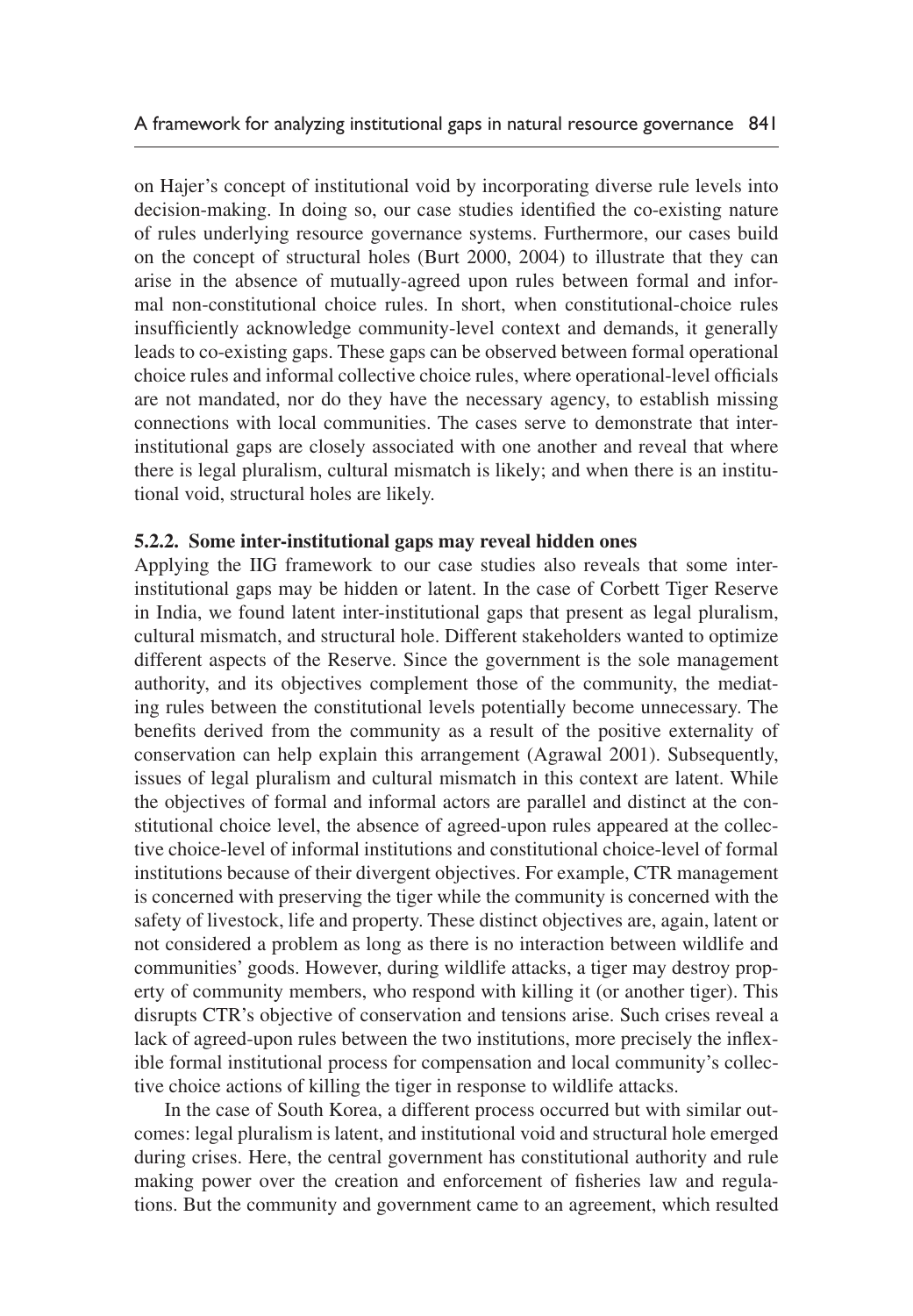in the community being allowed to design its' own rules as long as they complied with the official regulations. This aligns well with the increasing call for decentralization in natural resource management (Sekhar 1998; Ribot 2003), which attempts to satisfy the institutional void between formal and informal institutions by: (i) including increasing efficiency and equity in natural resource management (Huther and Shah 1998), (ii) improving service delivery (Smoke and Lewis 1996), and (iii) growing participation and contributing to democracy (Ribot 2002). However, the decentralization process cannot be completely effective when there is an absence of coordination between the formal constitutional choice rules (fishery regulations) and the informal collective choice rules. In this case, the community adopted the informal collective choice rule recognized by the government. However, they had no means to enforce their voluntary agreement aiming to postpone fishing, prolonging the period of crab molting. They had no power to impede external fishers to exploit the resource. This resulted in an outcome much like the Indian case (#3): the government operated as the sole authority managing this resource, and considers mediating rules at constitutional levels as unnecessary. But with exogenous variables on the system (Hagedorn 2013) such as crises and uncertainty, this can trigger serious conflicts or damages on the resource systems.

### **5.2.3. Intermediaries play key roles in addressing and creating inter-institutional gaps**

In two of our cases, intermediaries played important roles in decreasing the potential for inter-institutional gaps in the form of structural holes and institutional voids.

In the case of the VGFN, the Porcupine Caribou Management Board plays the role of intermediary, under a co-management scheme. Through this mediating agency, common understandings and shared rules have been developed that may serve to broker the gaps between formal and informal institutions across rule levels. In so doing it is possible to develop common understanding that is necessary for negotiating resource management by different users within an interdependent action situation. Common understandings may grow from a history of shared experiences, enhanced by common terms that result from common expectations. This is necessary because of the difficulties associated with playing 'a game without coming to a common understanding of the rules' (Kiser and Ostrom 2000).

The PCMB was developed specifically to address the gaps between different levels of institutions effectively linking higher-level processes of decision making with local-level decision-making to achieve regional consensus on herd management decisions (Kofinas 2005). The Board's broad representation and role as a communication and coordination body enabled elected officials and government ministries to build a level of inter-institutional trust and defer authority for decision-making (Kofinas 1998). This speaks to the importance of having an intermediary body that can make ad-hoc decisions (collective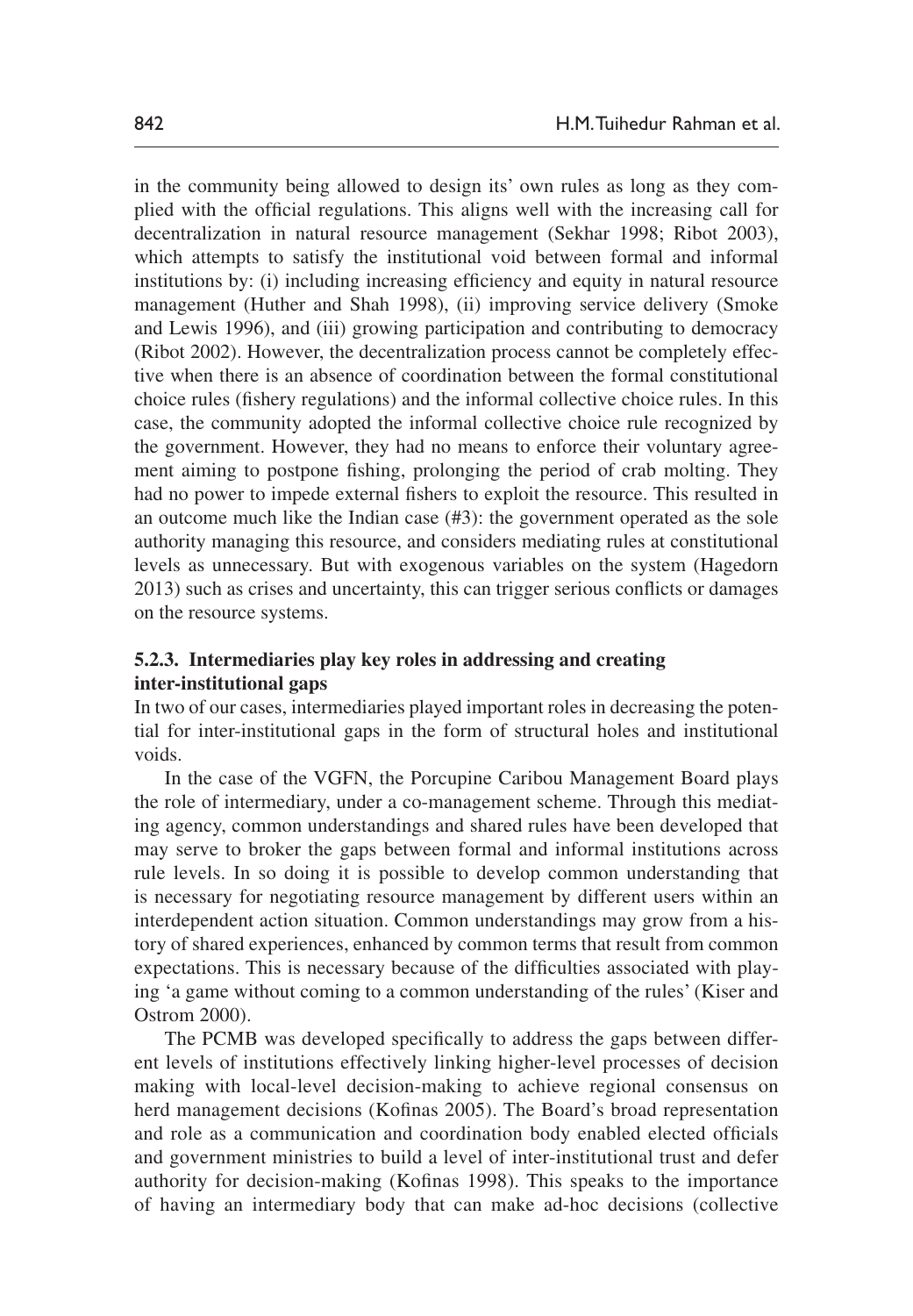choice rules) that respond to stakeholder concerns, demonstrating some flexibility within the formal (and often rigid) constitutional rules. The Board is then able to create agreed-upon management plans before a crisis occurs, as well as prioritize informal harvest management (e.g. through education campaigns, discouraging particular harvest practices) over more formal regulation and enforcement. While this may create some legal pluralism in the management of the wildlife resource, we do not observe this as necessarily negative as it responds to the system complexity. Although conflicts still occur, the PCMB demonstrates a case where engaging all stakeholders (including resource-users) in co-management can be effective. This situation contrasts with the case from South Korea in which there was no mediation between the formal constitutional choice rules of the government and the collective choice rules of the fishers with regards to postponing the crab harvest.

In the case of Corbett Tiger Reserve, India, the Corbett Foundation provides interim relief to community members following an attack by wildlife, alleviating the effects of the formal institution's inability to respond to the collective choice rules of the community. This intermediary reduced the gaps created by institutional voids and structural holes. However, it is also not accountable to either the formal or informal institutions. As donor and grant-based operations such as the Corbett Foundation can be discontinued on relatively short notice when their funding ends, insufficient preparation by local communities and government for an intermediary's exit may manifest latent inter-institutional gaps or exacerbate existing management challenges. In Bangladesh, new leaders were found to have replaced village leaders to play important bridging roles between community members and government officials. However, they also tended to take advantage of their position to enrich themselves at the expense of other villagers. In this case, they tended to create inter-institutional gaps rather than resolve them.

# 6. Discussion

### **6.1. Contribution of the IIG framework to understanding inter-institutional interactions**

Addressing inter-institutional gaps is far from simple. The problem with authoritative, centralized and hierarchical governance is that it tries to establish homogenous and uniform rule systems across diverse resource systems, although each might already have locally-based, heterogeneous, and contextualized informal management institutions in place (Agrawal 2001). Huitema et al. (2009) considered these 'classic modernist' approaches to institutional design (e.g. the structure of formal institutions in many post-colonial countries) as unfeasible, ineffective, and inefficient. IIG provides a more in-depth analytical lens through which to view the rulebased behaviours of multi-dimensional institutions. Even when there is a desire among formal institutions to achieve coherence of rules by incorporating actors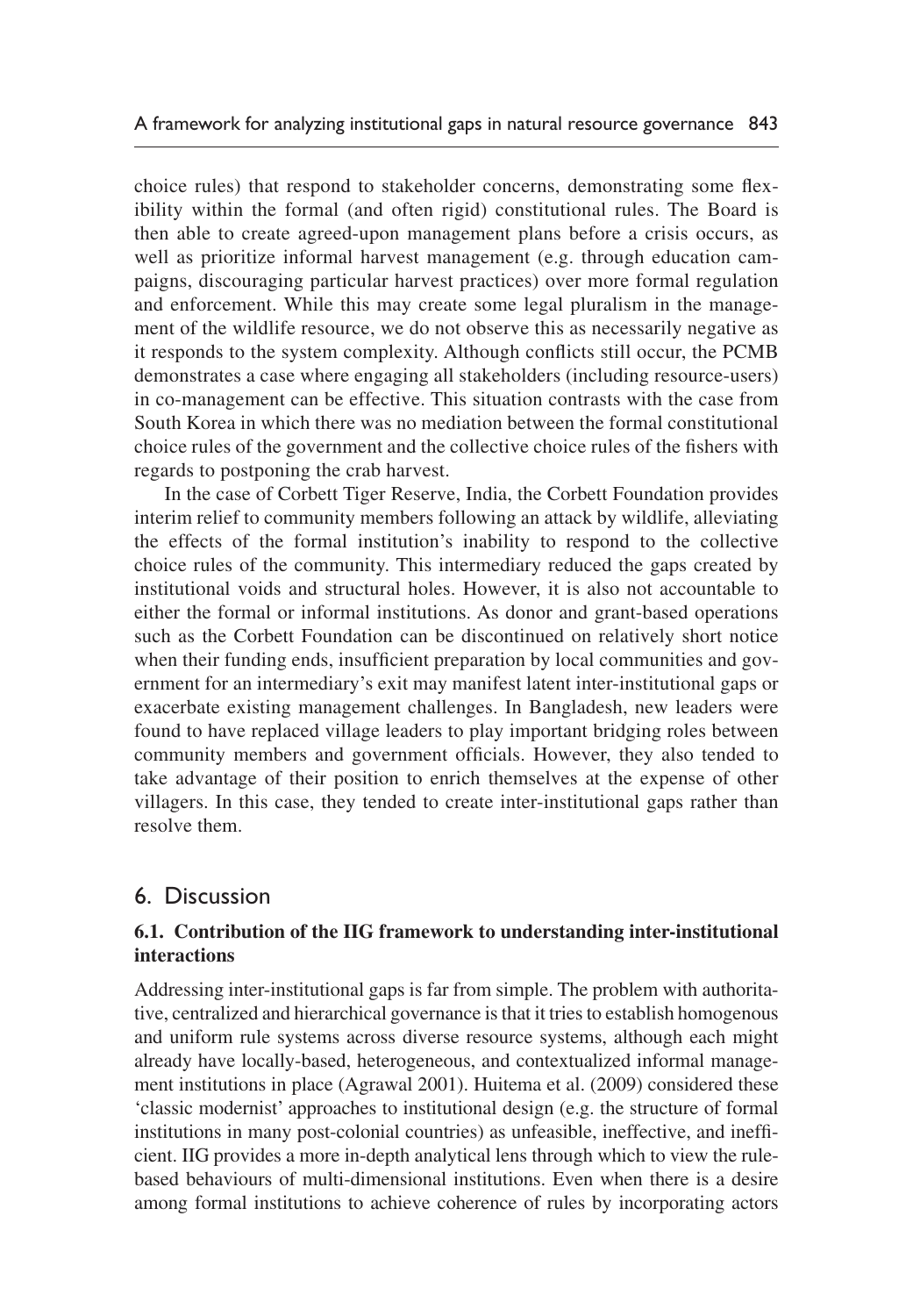operating within informal institutions in formal decision-making processes, an inter-institutional gap may persist if there is an absence of common understanding and shared experiences between the community and government. In the absence of common understandings and experiences, actions by formal governments that involve smaller groups may serve to reinforce power differences and engrained power hierarchies in colonial contexts (Helmke and Levitsky 2004). Traditional knowledge scholarship emphasizes this situation (Nadasdy 1999).

Our case studies show that the IIG framework is able to account for the various interactions occurring between inter-institutional gaps. Some of these interactions are closely associated: where there is a gap between the constitutional choice rules of formal and informal institutions, a gap between informal constitutional choice and formal non-constitutional choice rules is likely; and when there is a gap between formal constitutional choice and informal non-constitutional choice rules, a gap between formal and informal non-constitutional choice rules is likely. The IIG framework thus supports the insight of Ostrom et al. (1961) that the degree to which polycentric institutions:

*….function independently, or instead constitute an interdependent system of relations…[depends on] the extent that they take each other into account in competitive relationships, enter into various contractual and cooperative undertakings or have recourse to central mechanisms to resolve conflicts...(p. 831)*

In light of this integrated understanding of the interdependence of institutions, we argue that if a structural hole is resolved, the problem of institutional void might be mediated. This is because the decision-makers in formal institutions may use local-level officials as mediating agents for the transfer or exchange of information with communities. This intervention ultimately will serve as an indirect communication network between informal institutions and the formal government. Similarly, when formal government recognizes legal pluralism, it actually acknowledges the existence of cultural diversity, or the locally-embedded cultural system. In so doing, it enhances incorporation of customary or informal constitutional rules into the operational and collective activities of local-level government officials, and opens up opportunities to negotiate a cultural mismatch.

#### **6.2. Mediation to address inter-institutional gaps**

Our study of inter-institutional gaps highlights the importance of mediation between formal and informal institutions to establish rules at all levels needed to regulate the management of natural resources. When these are absent, bureaucrats and local leaders may attempt to develop informal socially-binding rules to perform a mediating role between formal and informal institutions (Krishna 2011; Rahman et al. 2015). However, due to the lack of constitutional choice rules mandating their communication, government officials may also become reluctant to bridge the gap with local community members (Ostrom 1996).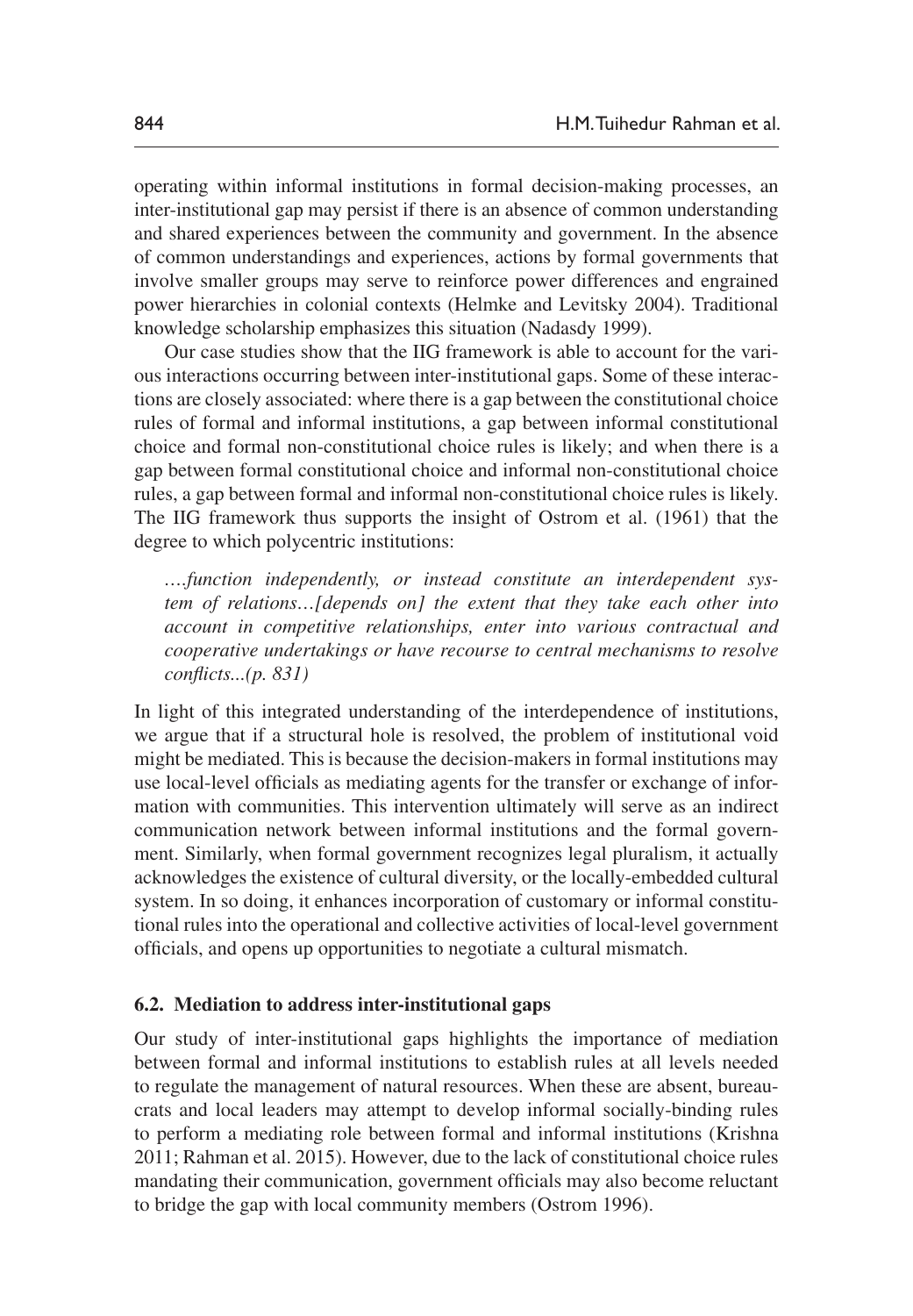As a result, attempts to mediate by interested actors may face problems of legitimacy and representativeness, as noted by Ribot (2002): '*[if] self-interested, no representative, or autocratic institutions such as interest groups, nongovernmental organizations (NGOs), or customary authorities, are chosen in the absence of overseeing representative bodies, there is a risk of strengthening their autocracy and weakening democracy. Pluralism without representation favors the most organized and powerful groups. It favors elite capture'*. A lack of accountability tends to render the social actors and groups (and thus the management of the resource) vulnerable to a re-emergence of the institutional gaps if mediators decide to relocate or disappear. Further, even when mediators remain, the lack of meaningful involvement of local users reduces the legitimacy of decisions made.

While previous studies have identified the importance of establishing 'boundary' or 'bridging' organizations at different levels and scales to enhance accountability, legitimacy and facilitate the co-production of knowledge (Cash 2001; Folke et al. 2005), the application of our framework highlights the need for overarching congruence between and among the different rule levels of multiple institutions to better guide the complexity of natural resource governance. Ultimately there is a need for more collaborative institutional arrangements that are capable of enabling flexibility and innovation in the face of environmental change (Adger et al. 2005), while also ensuring accountability and transparency.

# 7. Conclusion

Understanding the complex interactions between formal and informal institutions is one of the persisting challenges facing sustainable natural resource management, policy and governance. In many regions around the world, conflict between actors operating under formal and informal institutions continues to be observed, despite the many calls for fostering meaningful interactions between these groups to enhance the long-term sustainable use of natural resources and the adaptive capacity of resource users (Dietz et al. 2003; Cash et al. 2006). In this paper we presented the Inter-Institutional Gap (IIG) framework as an integrated approach to conceptualizing the often overlooked interconnectivity of rule-level changes between formal and informal institutions and across their multiple sets of rules used in a social-ecological system. The IIG enhances the analytical capacity of existing SES framework by highlighting how (the absence of) rules inform different inter-institutional gaps (and their interactions). Our application of the IIG framework to diverse natural resource governance case studies reveals that an IIG can be created when there are unintended, unforeseen or hidden gaps between different rule hierarchies in two or more simultaneously operating institutions. Individual case study analyses highlight multi-scalar interactions between rules and the resulting inter-institutional gaps. Additionally, from our cross-case analysis we observed that: (i) inter-institutional gaps are nested and may be hierarchal,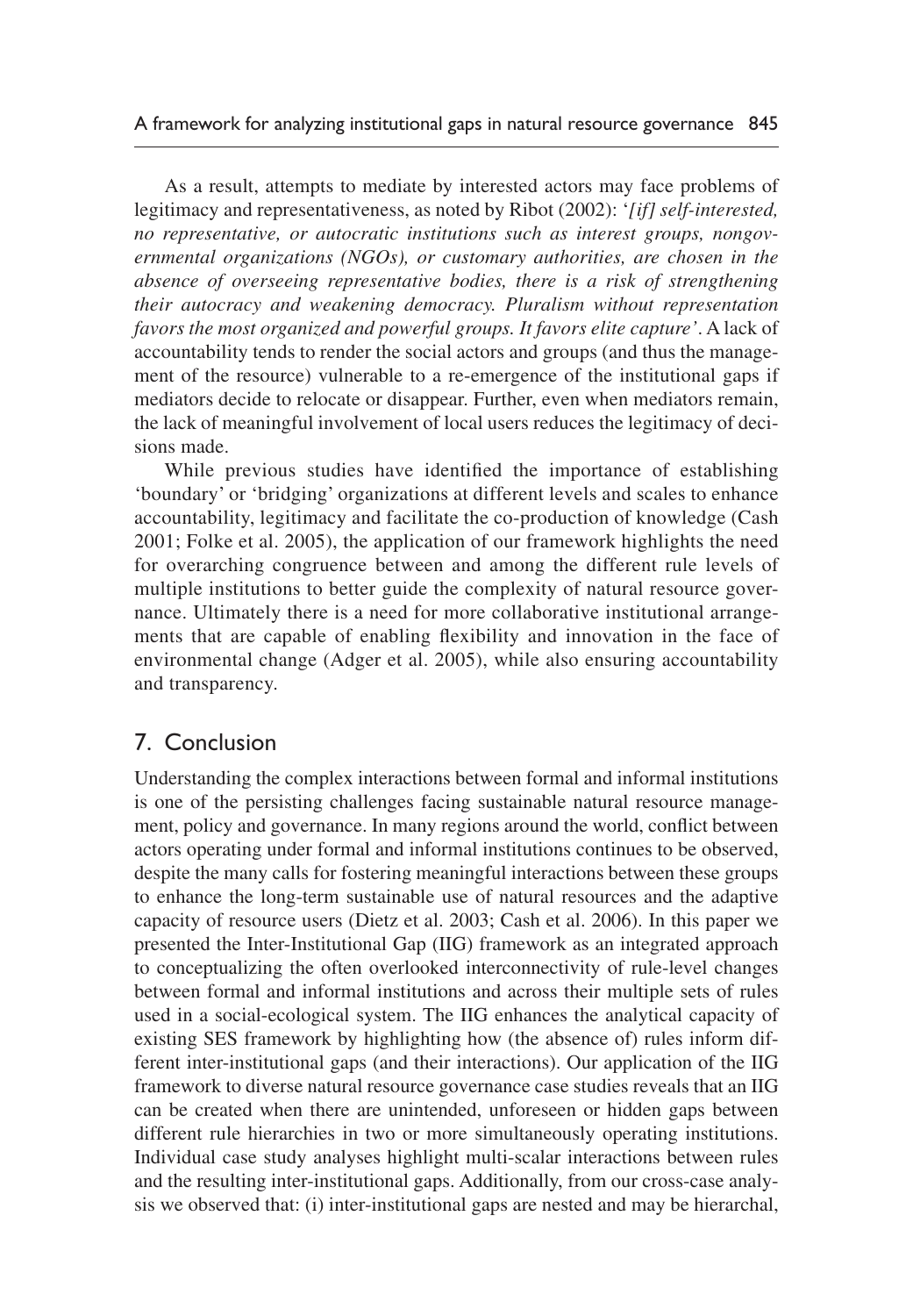therefore if a certain gap is identified, other gaps may be expected; (ii) certain gaps may reveal latent gaps; and (iii) intermediaries may be key to addressing inter-institutional gaps (or creating them).

This paper presents the initial foundation of the IIG framework, and, therefore, calls for further refinement and validation through field experimentation and observation to improve our understanding of the different sets of conditions that may give rise to an IIG, how local ecological knowledge may intersect with patterns of rule-making to shape natural resource outcomes, as well as identifying potentially innovative local responses to an IIG which may be relevant to other natural resource contexts. It is also important to further characterize the hierarchal nature of IIG in order to identify potential areas for policy action necessary to overcoming gaps between rule levels. For future application of this framework in a specific case we suggest identifying the scales at which institutions are operating and the different levels of rules they are using in order to generate descriptions of rules, actors and actions across scales and levels. These descriptions can be used to identify potential rule-based discrepancies in managing negotiations between formal and informal actors.

In summary, we believe the IIG framework can facilitate more comprehensive understandings of multi-level and multi-scale and collaborative governance structures in addressing complex natural resource management issues. In doing so, it has the potential to help policy-makers, practitioners, and researchers assess the various ways that gaps across institutions emerge and also contribute to the identification of potential areas where the coordination of formal and informal institutions could be improved.

### Literature cited

- Acheson, J. M. 2006. Institutional Failure in Resource Management. *Annual Review of Anthropology* 35(1):117–134. [https://doi.org/10.1146/annurev.](https://doi.org/10.1146/annurev.anthro.35.081705.123238) [anthro.35.081705.123238](https://doi.org/10.1146/annurev.anthro.35.081705.123238).
- Adger, W. N., N. W. Arnell, and E. L. Tompkins. 2005. Successful Adaptation to Climate Change Across Scales. *Global Environmental Change* 15(2):77–86. [https://doi.org/10.1016/j.gloenvcha.2004.12.005.](https://doi.org/10.1016/j.gloenvcha.2004.12.005)
- Agrawal, A. and E. Ostrom. 2001. Collective Action, Property Rights, and Decentralization in Resource Use in India and Nepal. *Politics & Society* 29(4):485–514. [https://doi.org/10.1177/0032329201029004002.](https://doi.org/10.1177/0032329201029004002)
- Agrawal, A. 2001. Common Property Institutions and Sustainable Governance of Resources. *World Development* 29(10):1649–1672. [https://doi.org/10.1016/](https://doi.org/10.1016/S0305-750X%2801%2900063-8) [S0305-750X\(01\)00063-8](https://doi.org/10.1016/S0305-750X%2801%2900063-8).
- Anderies, J. M., M. A. Janssen, and E. Ostrom. 2004. A Framework to Analyze the Robustness of Social-Ecological Systems from an Institutional Perspective. *Ecology and Society* 9(1):1–18.
- Ban, N. B., L. S. Evans, M. Nenadovic, and M. Schoon. 2015. Interplay of Multiple Goods, Ecosystem Services, and Property Rights in Large Social-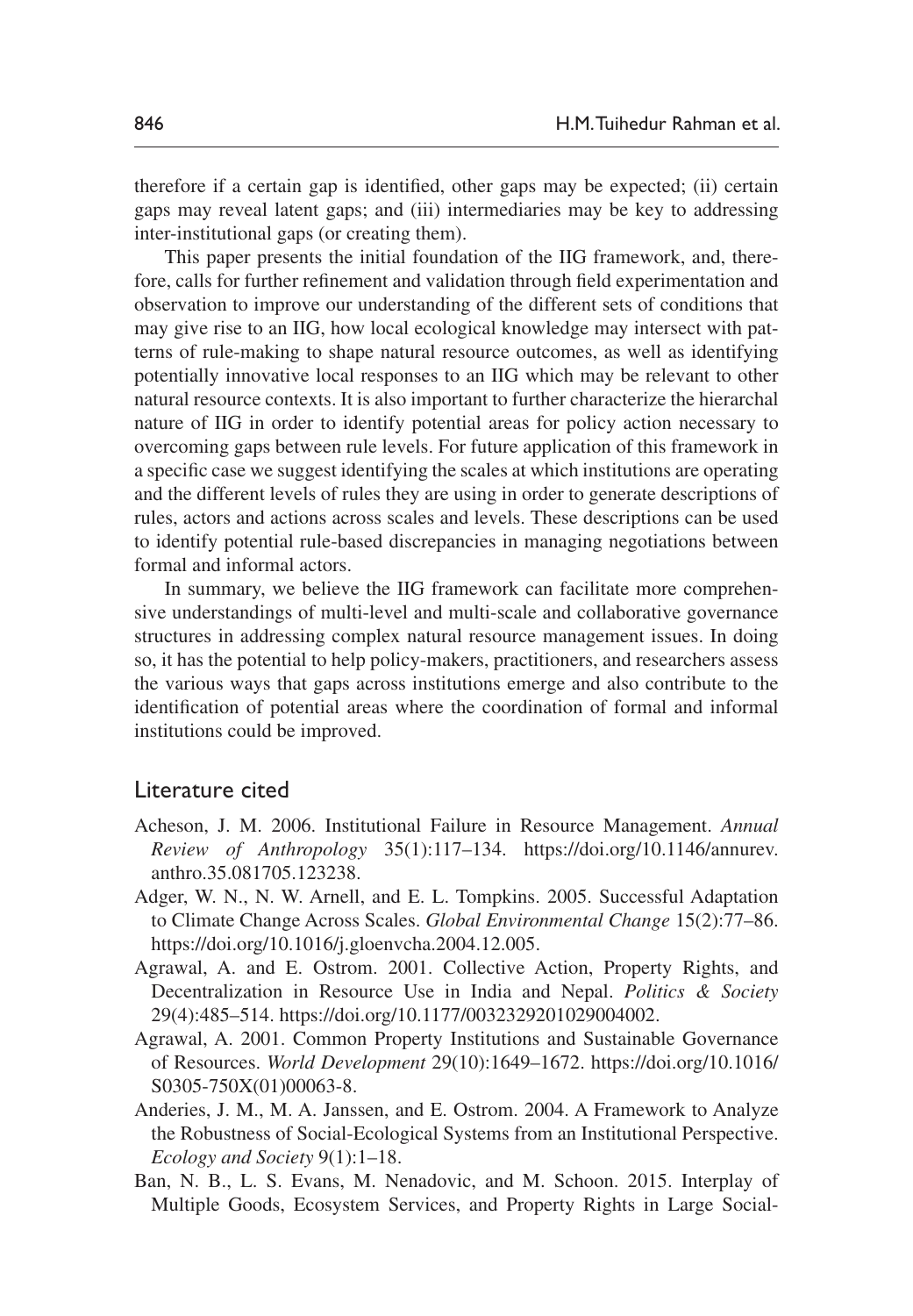Ecological Marine Protected Areas. *Ecology and Society* 20(4):2. [https://doi.](https://doi.org/10.5751/ES-07857-200402) [org/10.5751/ES-07857-200402.](https://doi.org/10.5751/ES-07857-200402)

- Barnes-Mauthe, M., S. A. Gray, S. Arita, J. Lynham, and P. S. Leung. 2015. What Determines Social Capital in a Social–Ecological System? Insights from a Network Perspective. *Environmental Management* 55(2):392–410. [https://doi.](https://doi.org/10.1007/s00267-014-0395-7) [org/10.1007/s00267-014-0395-7](https://doi.org/10.1007/s00267-014-0395-7).
- Bavinck, M. and A. Jyotishi. 2014. Introduction: The Legal Pluralism Perspective. In *Conflict, Negotiations and Natural Resource Management: A Legal Pluralism Perspective from India,* eds. Maarten Bavinck and Amalendu Jyotishi. New York: Routledge. [https://doi.org/10.1201/b16498-2.](https://doi.org/10.1007/s00267-014-0395-7)
- Bavinck, M. and J. Gupta. 2014. Legal Pluralism in Aquatic Regimes: A Challenge for Governance. *Current Opinion in Environmental Sustainability* 11(December):78–85. <https://doi.org/10.1016/j.cosust.2014.10.003>.
- Berkes, F. 2002. Cross Scale Institutional Linkages: Perspectives from the Bottom Up. In *Drama of the Commons,* ed. E. Ostrom. Washington, DC: National Academic Press.
- Brunet, N. D., G. M. Hickey, and M. M. Humphries. 2014. Understanding Community-Researcher Partnerships in the Natural Sciences: A Case Study from the Arctic. *Journal of Rural Studies* 36(October):247–261. [https://doi.](https://doi.org/10.1016/j.jrurstud.2014.09.001) [org/10.1016/j.jrurstud.2014.09.001.](https://doi.org/10.1016/j.jrurstud.2014.09.001)
- Burt, R. S. 2000. The Network Structure of Social Capital. *Research in Organizational Behavior* 22:345–423. [https://doi.org/10.1016/S0191-3085\(00\)22009-1](https://doi.org/10.1016/S0191-3085%2800%2922009-1).
- Burt, R. S. 2002. Bridge Decay. *Social Networks* 24(4):333-363. [https://doi.](https://doi.org/10.1016/S0378-8733%2802%2900017-5) [org/10.1016/S0378-8733\(02\)00017-5](https://doi.org/10.1016/S0378-8733%2802%2900017-5).
- Burt, R. S. 2004. Structural Holes and Good Ideas. *The American Journal of Sociology* 110(2):349–399. [https://doi.org/10.1086/421787.](https://doi.org/10.1086/421787)
- Carlsson, L. and F. Berkes. 2005. Co-management: Concepts and Methodological Implications. *Journal of Environmental Management* 75(1):65–76. [https://doi.](https://doi.org/10.1016/j.jenvman.2004.11.008) [org/10.1016/j.jenvman.2004.11.008](https://doi.org/10.1016/j.jenvman.2004.11.008).
- Cash, D. W. 2001. 'In Order to Aid in Diffusing Useful and Practical Information': Agricultural Extension and Boundary Organizations. *Science, Technology & Human Values* 26(4):431–453. [https://doi.](https://doi.org/10.1177/016224390102600403) [org/10.1177/016224390102600403](https://doi.org/10.1177/016224390102600403).
- Cash, D. W., W. N. Adger, F. Berkes, P. Garden, L. Lebel, P. Olsson, L. Pritchard, and O. Young. 2006. Scale and Cross-Scale Dynamics: Governance and Information in a Multilevel World. *Ecology and Society* 11(2):8. [https://doi.](https://doi.org/10.5751/ES-01759-110208) [org/10.5751/ES-01759-110208](https://doi.org/10.5751/ES-01759-110208).
- Challies, E., J. Newig, and A. Lenschow. 2014. What Role for Social–Ecological Systems Research in Governing Global Teleconnections? *Global Environmental Change* 27:32–40. [https://doi.org/10.1016/j.gloenvcha.2014.04.015.](https://doi.org/10.1016/j.gloenvcha.2014.04.015)
- Cote, M. and A. J. Nightingale. 2012. Resilience Thinking Meets Social Theory Situating Social Change in Socio-Ecological Systems (SES) Research. *Progress in Human Geography* 36(4):475–489. [https://doi.](https://doi.org/10.1177/0309132511425708) [org/10.1177/0309132511425708.](https://doi.org/10.1177/0309132511425708)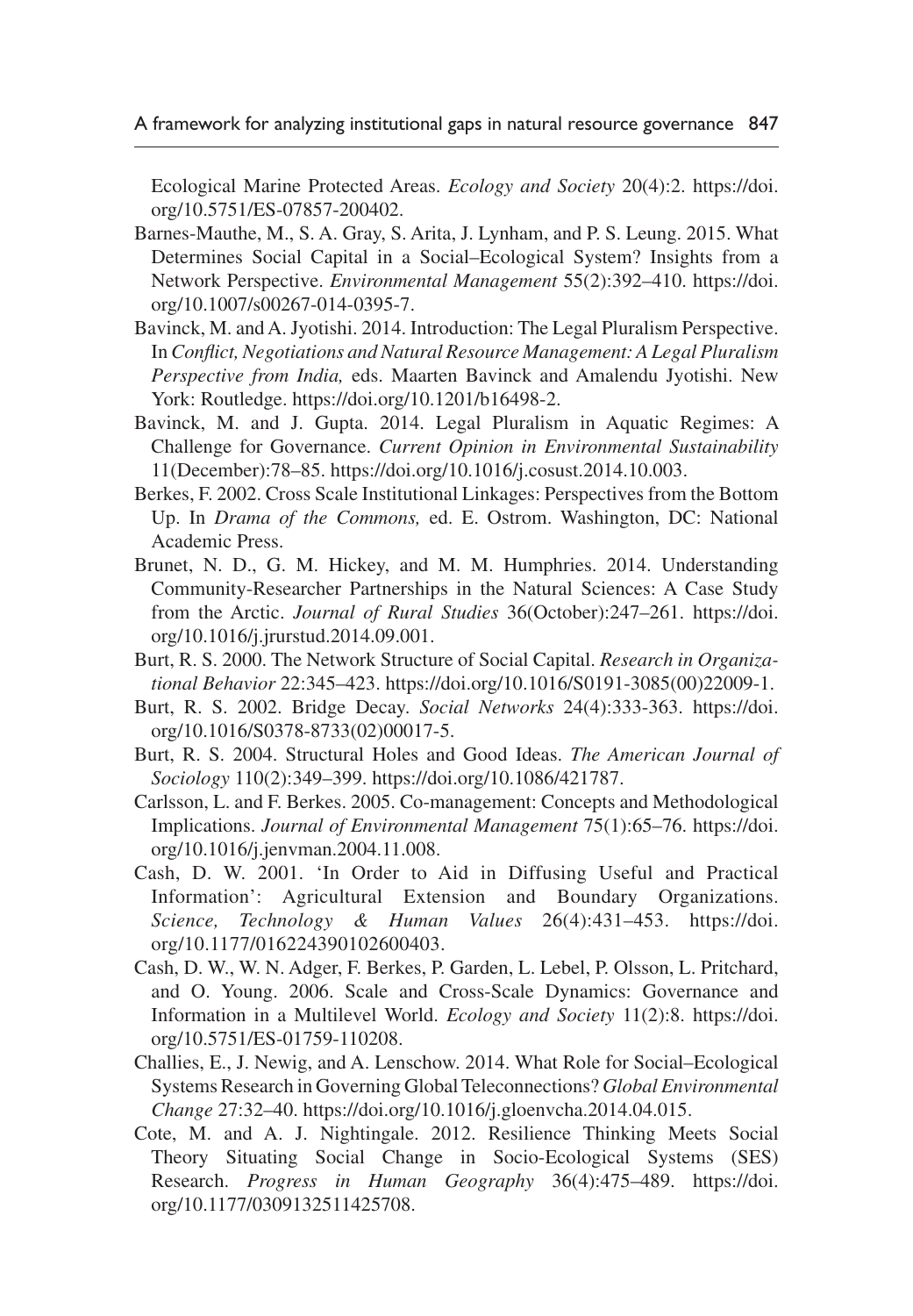- Drèze, J. and A. Sen. 2002. *India Development and Participation*. New Delhi: Oxford University Press. [https://doi.org/10.1093/acprof:](https://doi.org/10.1093/acprof:oso/9780199257492.001.0001) [oso/9780199257492.001.0001.](https://doi.org/10.1093/acprof:oso/9780199257492.001.0001)
- Dietz, T., E. Ostrom, and P. C. Stern. 2003. The Struggle to Govern the Commons. *Science* 302(5652):1907–1912. [https://doi.org/10.1126/science.1091015.](https://doi.org/10.1126/science.1091015)
- Eisenhardt, K. M. 1989. Building Theories from Case Study Research. *Academy of Management Review* 14(4):532–550. [https://doi.org/10.5465/](https://doi.org/10.5465/AMR.1989.4308385) [AMR.1989.4308385.](https://doi.org/10.5465/AMR.1989.4308385)
- Epstein, G., J. Pittman, S. M. Alexander, S. Berdej, T. Dyck, U. Kreitmair, K. J. Rathwell, S. Villamayor-Tomas, J. Vogt, and D. Armitage. 2015. Institutional Fit and the Sustainability of Social–Ecological Systems. *Current Opinion in Environmental Sustainability* 14(June):34–40. [https://doi.org/10.1016/j.](https://doi.org/10.1016/j.cosust.2015.03.005) [cosust.2015.03.005](https://doi.org/10.1016/j.cosust.2015.03.005).
- Everingham, J. A. 2009. Australia's Regions: Congested Governance or Institutional Void? *Public Policy and Administration* 24(1):84–102. [https://doi.](https://doi.org/10.1177/0952076708097910) [org/10.1177/0952076708097910](https://doi.org/10.1177/0952076708097910).
- Folke, C, T. Hahn, P. Olsson, and J. Norberg. 2005. Adaptive Governance of Social-Ecological Systems. *Annual Review of Environment and Resources* 30(1):441–473. [https://doi.org/10.1146/annurev.energy.30.050504.144511.](https://doi.org/10.1146/annurev.energy.30.050504.144511)
- Garmestani, A. S., and M. H. Benson. 2013. A Framework for Resilience-Based Governance of Social-Ecological Systems. *Ecology and Society* 18(1):9. [https://](https://doi.org/10.5751/ES-05180-180109) [doi.org/10.5751/ES-05180-180109.](https://doi.org/10.5751/ES-05180-180109)
- Gibson, C. C. 2005. In Pursuit of Better Policy Outcomes. *Journal of Economic Behavior and Organization* 57(2):227–230. [https://doi.org/10.1016/j.](https://doi.org/10.1016/j.jebo.2004.06.019) [jebo.2004.06.019](https://doi.org/10.1016/j.jebo.2004.06.019).
- Gibson, C. C., E. Ostrom, and T. K. Ahn. 2000. The Concept of Scale and the Human Dimensions of Global Change: A Survey. *Ecological Economics* 32(2):217–239. [https://doi.org/10.1016/S0921-8009\(99\)00092-0](https://doi.org/10.1016/S0921-8009%2899%2900092-0).
- Government of Canada. 2013. *First Nations in Canada*. 1st ed. Ottawa: Aboriginal and Northern Affairs Canada.
- Government of the Vuntut Gwitchin First Nation. 2006. *Vuntut Gwitchin First Nation Constitution*. Old Crow, Yukon: Government of the Vuntut Gwitchin First Nation.
- Granovetter, M. 1973. The Strength of Weak Ties. *The American Journal of Sociology* 78(6):1360–1380. [https://doi.org/10.1086/225469.](https://doi.org/10.1086/225469)
- Grigsby, W. J. 2002. Subsistence and Land Tenure in the Sahel. *Agriculture and Human Values* 19(2):151–164. [https://doi.org/10.1023/A:1016070712223.](https://doi.org/10.1023/A:1016070712223)
- Hagedorn, K. 2013. Natural Resource Management: The Role of Cooperative Institutions and Governance. *Journal of Entrepreneurial and Organizational Diversity* 2(1):101–121.<https://doi.org/10.5947/jeod.2013.006>.
- Hajer, M. 2003. Policy Without Polity? Policy Analysis and the Institutional Void. *Policy Sciences* 36(2):175–195. <https://doi.org/10.1023/A:1024834510939>.
- Hajer, M. 2009. *Authoritative Governance: Policy Making in the Age of Mediatization.* New York: Oxford University Press.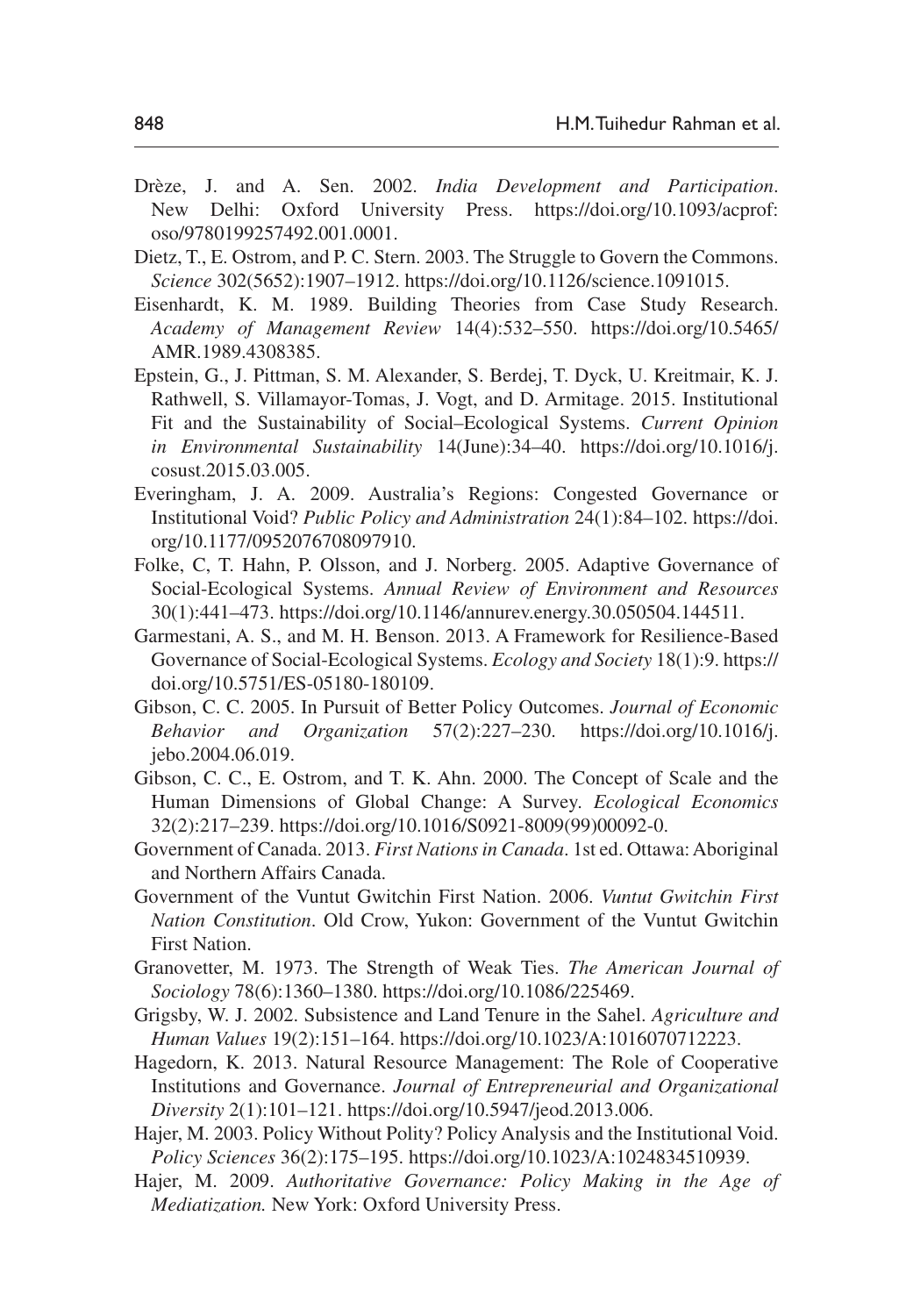- Helmke, G. and S. Levitsky. 2004. Informal Institutions and Comparative Politics: A Research Agenda. *Perspectives on Politics* 2(4):725–740. [https://](https://doi.org/10.1017/S1537592704040472) [doi.org/10.1017/S1537592704040472.](https://doi.org/10.1017/S1537592704040472)
- Heltberg, R. 2002. Property Rights and Natural Resource Management in Developing Countries. *Journal of Economic Surveys* 16(2):189–214. [https://](https://doi.org/10.1111/1467-6419.00164) [doi.org/10.1111/1467-6419.00164.](https://doi.org/10.1111/1467-6419.00164)
- Hodge, J. M. 2011. Colonial Experts, Developmental and Environmental Doctrines, and the Legacies of Late British Colonialism. In *Cultivating the Colonies: Colonial States and Their Environmental Legacies*, eds. C. F. Ax, N. Brimnes, N. T. Jensen, K. Oslund. Athens: Ohio University Press.
- Huitema, D., E. Mostert, W. Egas, S. Moellenkamp, C. Pahl-Wostl, and R. Yalcin. 2009. Adaptive Water Governance: Assessing the Institutional Prescriptions of Adaptive (co-) Management from a Governance Perspective and Defining a Research Agenda. *Ecology and Society* 14(1):26. [https://doi.](https://doi.org/10.1111/j.1541-1338.2009.00421_2.x) [org/10.1111/j.1541-1338.2009.00421\\_2.x](https://doi.org/10.1111/j.1541-1338.2009.00421_2.x).
- Huther, J. and A. Shah. 1998. *Applying a Simple Measure of Good Governance to the Debate on Fiscal Decentralization*. Washington, DC: World Bank Publications.
- Imperial, M. T. 1999. Institutional Analysis and Ecosystem-Based Management: The Institutional Analysis and Development Framework. *Environmental Management* 24(4):449–465. <https://doi.org/10.1007/s002679900246>.
- Jhala, Y., Q. Qureshi, and R. Gopal. 2011. Can the Abundance of Tigers Be Assessed from Their Signs? *Journal of Applied Ecology* 48(1):14–24. [https://](https://doi.org/10.1111/j.1365-2664.2010.01901.x) [doi.org/10.1111/j.1365-2664.2010.01901.x.](https://doi.org/10.1111/j.1365-2664.2010.01901.x)
- Kiser, L. L. and E. Ostrom. 2000. The Three Worlds of Action: A Metatheoretical Synthesis of Institutional Approaches. In *Polycentric Games and Institutions: Readings from the Workshop in Political Theory and Policy Analysis*, ed. M. D. McGinnis. Ann Arbor, MI: University of Michigan Press.
- Kofinas, G. P. 1998. The Costs of Power Sharing: Community Involvement in Canadian Porcupine Caribou Co-management. PhD dissertation. Vancuber: The University of British Columbia.
- Kofinas, G. P. 2005. Caribou Hunters and Researchers at the Interface: Emergent of and the Dynamics Dilemmas in Power Sharing Legitimacy. *Anthropologica* 47(2):179–196.
- Krishna, A. 2011. Gaining Access to Public Services and the Democratic State in India: Institutions in the Middle. *Studies in Comparative International Development* 46(1):98–117. <https://doi.org/10.1007/s12116-010-9080-x>.
- Krishna, A. 2002. *Active Social Capital: Tracing the Roots of Development and Democracy*. New York, NY: Columbia University Press.
- McGinnis, M. D. and E. Ostrom. 2014. Social-Ecological System Framework: Initial Changes and Continuing Challenges. *Ecology and Society* 19(2):30. [https://doi.org/10.5751/ES-06387-190230.](https://doi.org/10.5751/ES-06387-190230)
- Meinzen-Dick, R. S. and R. Pradhan. 2001. Implications of Legal Pluralism for Natural Resource Management. *IDS Bulletin* 32(4):10–17. [https://doi.](https://doi.org/10.1111/j.1759-5436.2001.mp32004002.x) [org/10.1111/j.1759-5436.2001.mp32004002.x](https://doi.org/10.1111/j.1759-5436.2001.mp32004002.x).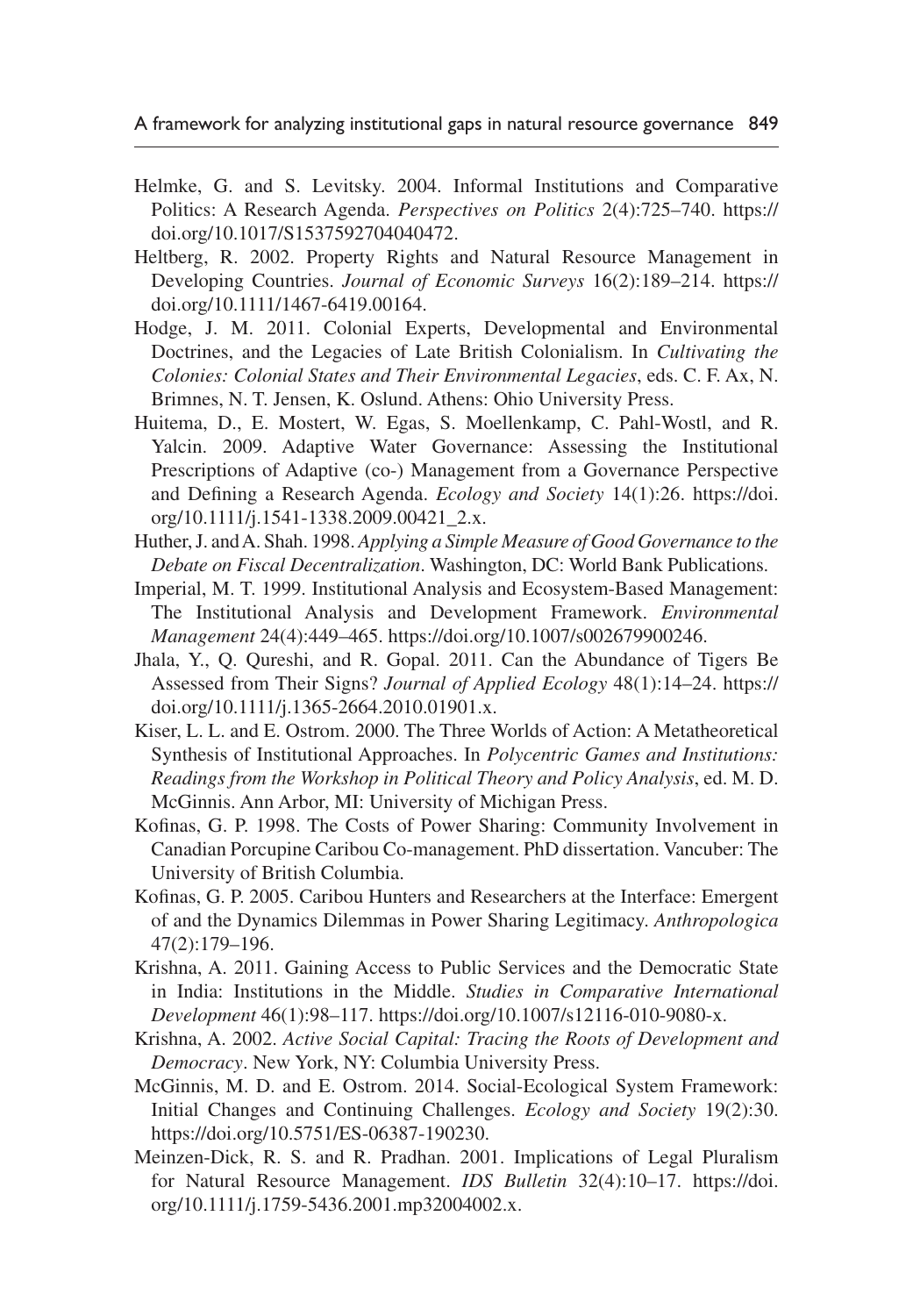- Merry, S. E. 1988. Legal pluralism. *Law & Society Review* 22(5):869–896. [https://](https://doi.org/10.2307/3053638) [doi.org/10.2307/3053638](https://doi.org/10.2307/3053638).
- Mills, M., R. L. Pressey, R. Weeks, S. Foale, and N. C. Ban. 2010. A Mismatch of Scales: Challenges in Planning for Implementation of Marine Protected Areas in the Coral Triangle. *Conservation Letters* 3(5):291–303. [https://doi.](https://doi.org/10.1111/j.1755-263X.2010.00134.x) [org/10.1111/j.1755-263X.2010.00134.x](https://doi.org/10.1111/j.1755-263X.2010.00134.x).
- Mincey, S. K., M. Hutten, B. C. Fischer, T. P. Evans, S. I. Stewart, and J. M. Vogt. 2013. Structuring Institutional Analysis for Urban Ecosystems: A Key to Sustainable Urban Forest Management. *Urban Ecosystems* 16(3):553–571. <https://doi.org/10.1007/s11252-013-0286-3>.
- Nadasdy, P. 1999. The Politics of TEK: Pover and the 'Integration' of Knowledge. *Arctic Anthropology* 36(1–2):1–18.
- North, D. C. 1991. Institutions. *Journal of Economic Perspectives* 5(1):97–112. [https://doi.org/10.1257/jep.5.1.97.](https://doi.org/10.1257/jep.5.1.97)
- Ostrom, E. 1990. *Governing the Commons: The Evolution of Institutions for Collective Action*. Cambridge: Cambridge University Press. [https://doi.](https://doi.org/10.1017/CBO9780511807763) [org/10.1017/CBO9780511807763](https://doi.org/10.1017/CBO9780511807763).
- Ostrom, E. 1996. Crossing the Great Divide: Coproduction, Synergy, and Development. *World Development* 24(6):1073–1087. [https://doi.](https://doi.org/10.1016/0305-750X%2896%2900023-X) [org/10.1016/0305-750X\(96\)00023-X](https://doi.org/10.1016/0305-750X%2896%2900023-X).
- Ostrom, E. 2007. A Diagnostic Approach for Going Beyond Panaceas. *Proceedings of the National Academy of Sciences* 104(39):15181–15187. doi: 10.1073pnas.0702288104.
- Ostrom, E. 2010. A Long Polycentric Journey. *Annual Review of Political Science* 13(1):1–23. <https://doi.org/10.1146/annurev.polisci.090808.123259>.
- Ostrom, E. 2011. Background on the Institutional Analysis and. *Policy Studies Journal* 39(1):7–27.<https://doi.org/10.1111/j.1541-0072.2010.00394.x>.
- Ostrom, E. 2009. A General Framework for Analyzing Sustainability of Social-Ecological Systems. *Science* 325(5939):419–422. [https://doi.org/10.1126/](https://doi.org/10.1126/science.1172133) [science.1172133.](https://doi.org/10.1126/science.1172133)
- Ostrom, E., R. Gardner, and J. Walker. 1994. *Rules, Games, and Common-Pool Resources*. Ann Arbor, MI: University of Michigan Press. [https://doi.](https://doi.org/10.3998/mpub.9739) [org/10.3998/mpub.9739](https://doi.org/10.3998/mpub.9739).
- Ostrom, E. and E. Schlager. 1996. The Formation of Property Rights. In *Rights to Nature: Ecological, Economic, Cultural, and Political Principles of Institutions for the Environment*, eds. S. Hanna, C. Folke, K. G. Mäler. Washington, DC: Island Press.
- Ostrom, V., C. M. Tiebout, and R. Warren. 1961. The Organization of Government in Metropolitan Areas: A Theoretical Inquiry. *The American Political Science Review* 55(4):831–842. [https://doi.org/10.1126/](https://doi.org/10.1126/science.151.3712.868) [science.151.3712.868](https://doi.org/10.1126/science.151.3712.868).
- Padilla, E. and G. P. Kofinas. 2014. 'Letting the Leaders Pass': Barriers to Using Traditional Ecological Knowledge in Comanagement as the Basis of Formal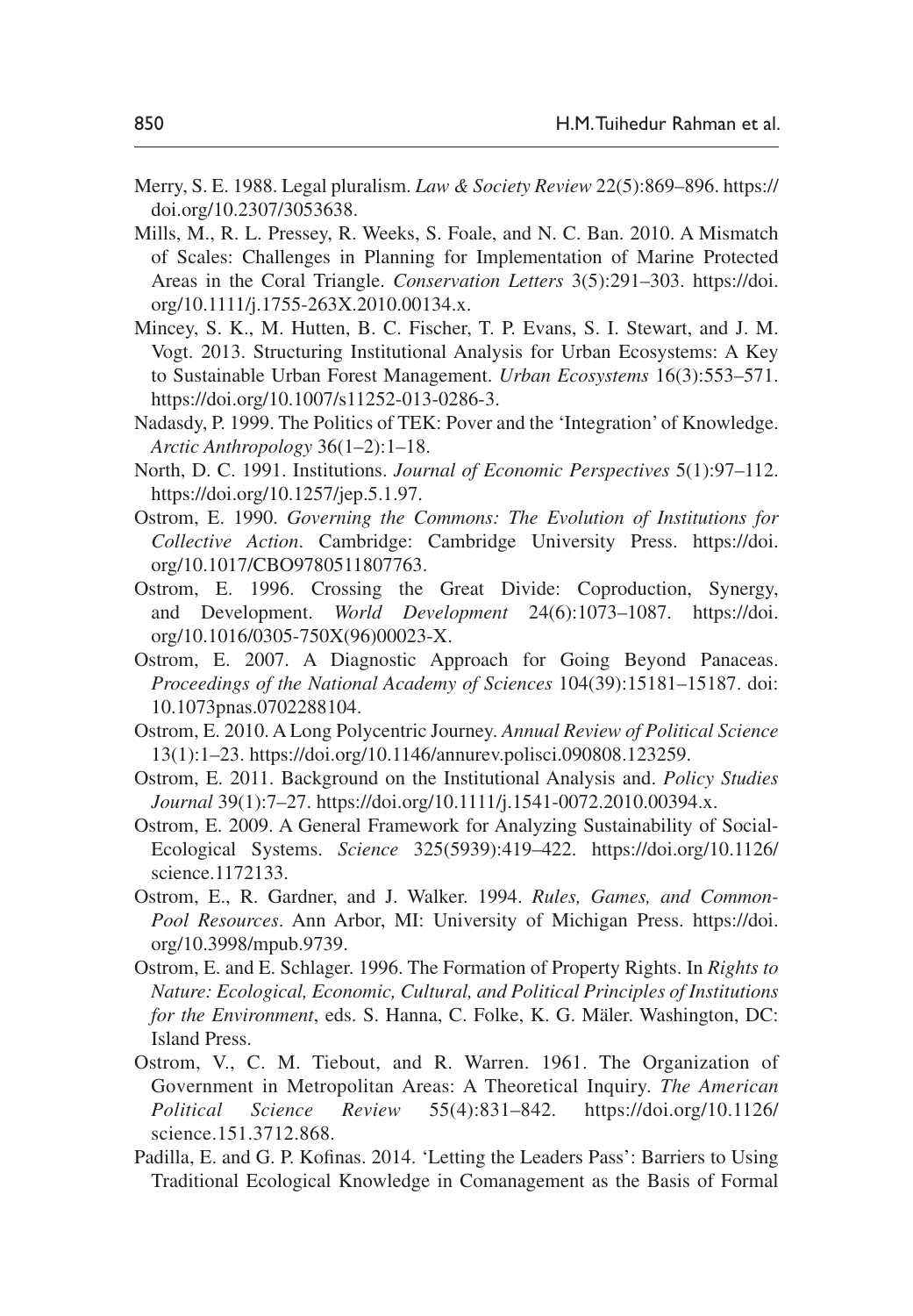Hunting Regulations. *Ecology and Society* 19(2):7. [https://doi.org/10.5751/](https://doi.org/10.5751/ES-05999-190207) [ES-05999-190207.](https://doi.org/10.5751/ES-05999-190207)

- Pahl-Wostl, C. 2009. A Conceptual Framework for Analysing Adaptive Capacity and Multi-level Learning Processes in Resource Governance Regimes. *Global Environmental Change* 19:354–365. [https://doi.org/10.1016/j.](https://doi.org/10.1016/j.gloenvcha.2009.06.001) [gloenvcha.2009.06.001](https://doi.org/10.1016/j.gloenvcha.2009.06.001).
- Partelow, S. and K. J. Winkler. 2016. Interlinking Ecosystem Services and Ostrom's Framework Through Orientation in Sustainability Research. *Ecology and Society* 21(3):27. [https://doi.org/10.5751/ES-08524-210327.](https://doi.org/10.5751/ES-08524-210327)
- Poteete, A. 2012. Levels, Scales, Linkages, and Other 'Multiples' affecting Natural Resources. *International Journal of the Commons* 6(2):134–150. URL:[http://](http://www.thecommonsjournal.org) [www.thecommonsjournal.org](http://www.thecommonsjournal.org). [https://doi.org/10.18352/ijc.318.](https://doi.org/10.18352/ijc.318)
- Rahman, H. M. T., G. M. Hickey, and S. K. Sarker. 2015. Examining the Role of Social Capital in Community Collective Action for Sustainable Wetland Fisheries in Bangladesh. *Wetlands* 35(3):487–499. [https://doi.org/10.1007/](https://doi.org/10.1007/s13157-015-0635-5) [s13157-015-0635-5.](https://doi.org/10.1007/s13157-015-0635-5)
- Rahman, H. M. T., G. M. Hickey, and S. K. Sarker. 2012. A Framework for Evaluating Collective Action and Informal Institutional Dynamics Under a Resource Management Policy of Decentralization. *Ecological Economics* 83(November):32–41.<https://doi.org/10.1016/j.ecolecon.2012.08.018>.
- Rahman, H. M. T., S. K. Sarker, G. M. Hickey, M. M. Haque, and N. Das. 2014. Informal Institutional Responses to Government Interventions: Lessons from Madhupur National Park, Bangladesh. *Environmental Management* 54(5):1175–1189.<https://doi.org/10.1007/s00267-014-0325-8>.
- Rastogi, A., G. M. Hickey, R. Badola, and S. A. Hussain. 2014. Understanding the Local Socio-Political Processes Affecting Conservation Management Outcomes in Corbett Tiger Reserve, India. *Environmental Management* 53(5):913–929. [https://doi.org/10.1007/s00267-014-0248-4.](https://doi.org/10.1007/s00267-014-0248-4)
- Ribot, J. C. 2002. *African Decentralization: Local Actors, Powers and Accountability*. Geneva: UNRISD.
- Ribot, J. C. 2003. Democratic Decentralization of Natural Resources. In *Beyond Structural Adjustment The Institutional Context of African Development*, eds. N. van de Walle, N. Ball, and V. Ramachandran. New York, NY: Palgrave Macmillan. [https://doi.org/10.1057/9781403981288.](https://doi.org/10.1057/9781403981288)
- Sandberg, A. 2007. Property Rights and Ecosystem Properties. *Land Use Policy* 24(4):613–623. [https://doi.org/10.1016/j.landusepol.2006.01.002.](https://doi.org/10.1016/j.landusepol.2006.01.002)
- Schlager, E. and E. Ostrom. 1992. Property-Rights Regimes and Natural Resources: A Conceptual Analysis. *Land Economics* 68(3):249–262. [https://](https://doi.org/10.2307/3146375) [doi.org/10.2307/3146375](https://doi.org/10.2307/3146375).
- Sekhar, N. U. 1998. Crop and Livestock Depredation Caused by Wild Animals in Protected Areas: The Case of Sariska Tiger Reserve, Rajasthan, India. *Environmental Conservation* 25(2):160–171. [https://doi.org/10.1017/](https://doi.org/10.1017/S0376892998000204) [S0376892998000204.](https://doi.org/10.1017/S0376892998000204)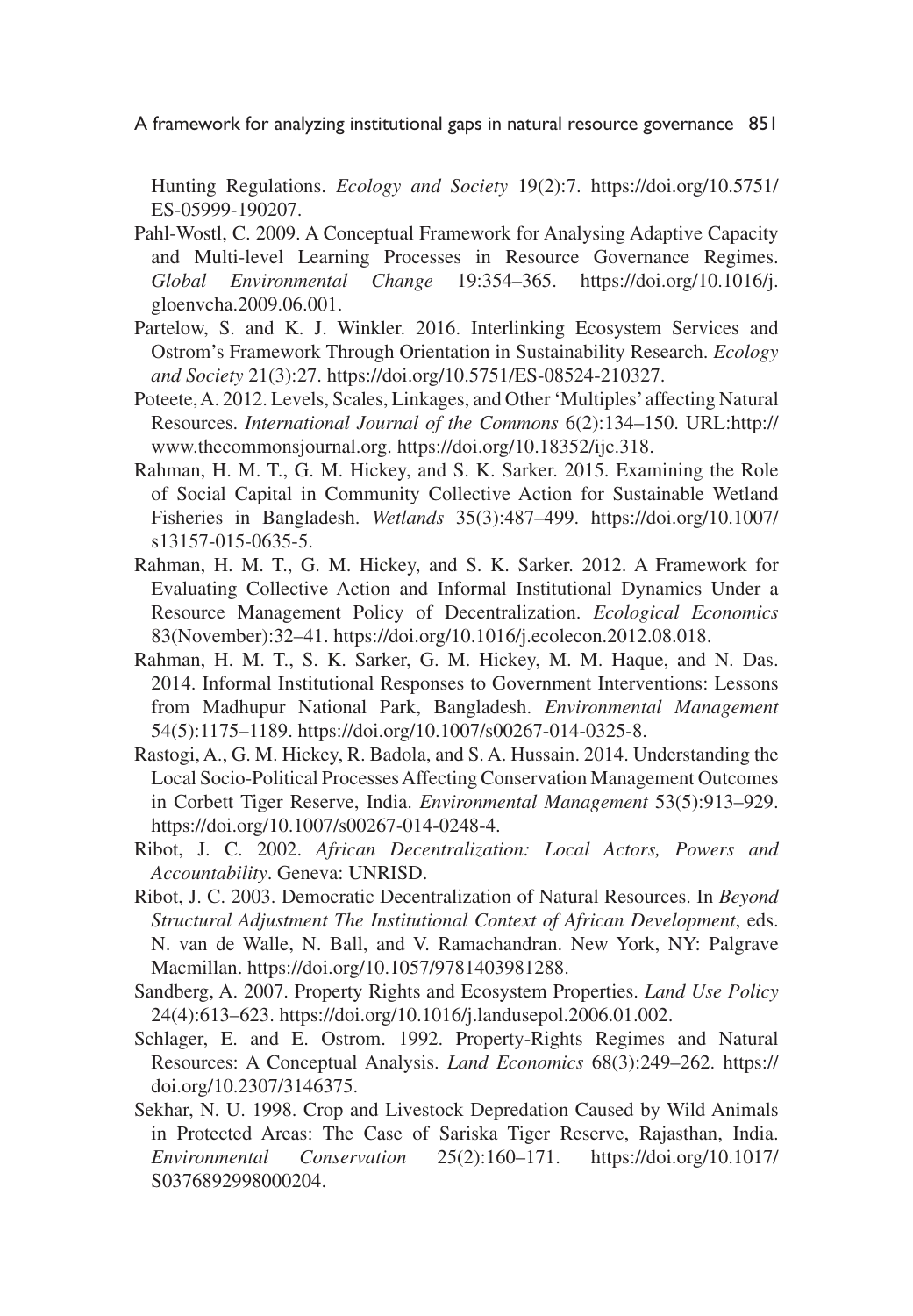- Smoke, P. and B. D. Lewis. 1996. Fiscal Decentralization in Indonesia: A New Approach to an Old Idea. *World Development* 24(8):1281–1299. [https://doi.](https://doi.org/10.1016/0305-750X%2896%2900042-3) [org/10.1016/0305-750X\(96\)00042-3.](https://doi.org/10.1016/0305-750X%2896%2900042-3)
- Sokile, C. S., J. J. Kashaigili, and R. M. J. Kadigi. 2003. Towards an Integrated Water Resource Management in Tanzania: The Role of Appropriate Institutional Framework in Rufiji Basin. *Physics and Chemistry of the Earth* 28(20– 27):1015–1023. [https://doi.org/10.1016/j.pce.2003.08.043.](https://doi.org/10.1016/j.pce.2003.08.043)
- Song, A. M. 2014. Governance in Transition: Exploring People's Mindset and Institutional Matches Towards a Governable Coastal Fisheries in South Korea. PhD dissertation*.* St. John's: Memorial University of Newfoundland.
- Stavenhagen R. 2007. General Considerations on the Situation of Human Rights and Fundamental Freedoms of Indigenous Peoples in Asia. Permanent Forum on Indigenous Issues, Sixth session, New York, 14–25 May 2007, Item 6 of the provisional agenda.
- von Benda-Beckmann, F. 2002. Who's Afraid of Legal Pluralism? *The Journal of Legal Pluralism and Unofficial Law* 34(47):37–82. [https://doi.org/10.1080/073](https://doi.org/10.1080/07329113.2002.10756563) [29113.2002.10756563.](https://doi.org/10.1080/07329113.2002.10756563)
- Young, O. 2006. Vertical Interplay Among Scale Dependent Resource Regimes. *Ecology and Society* 11(1):27. [https://doi.org/10.5751/ES-01519-110127.](https://doi.org/10.5751/ES-01519-110127)

# Annex 1: Glossary

Action: moves or decisions taken by a player in the game. For example, an action in tennis would include either defending the baseline or charging the net. Action taken without any rule guidance is a violation at all rule levels (Kiser and Ostrom 2000).

Non-constitutional action: comprises operational choice actions (first level) and collective choice actions (second level).

Operational choice actions: "individuals are authorized to take a wide variety of actions at this level without prior arrangements with other individuals" (Kiser and Ostrom 2000, 76). Seeking compensation from TCF following a tiger attack on cattle is an example of an operational choice action of an aggrieved community member (see Case study #3).

Collective choice actions: individuals are authorized "to determine, enforce, continue or alter action" as directed by existing rules (Kiser and Ostrom 2000, 76). In the case of MNP, the new roles and actions of new leaders in land right transactions on behalf of the community is an example of collective choice action under an informal institution (see Case study #2).

Constitutional action (third level action): individuals are authorized to make rules governing collective actions and future decision making (Kiser and Ostrom 2000). For example, the authority to institute an annual "closed season" through